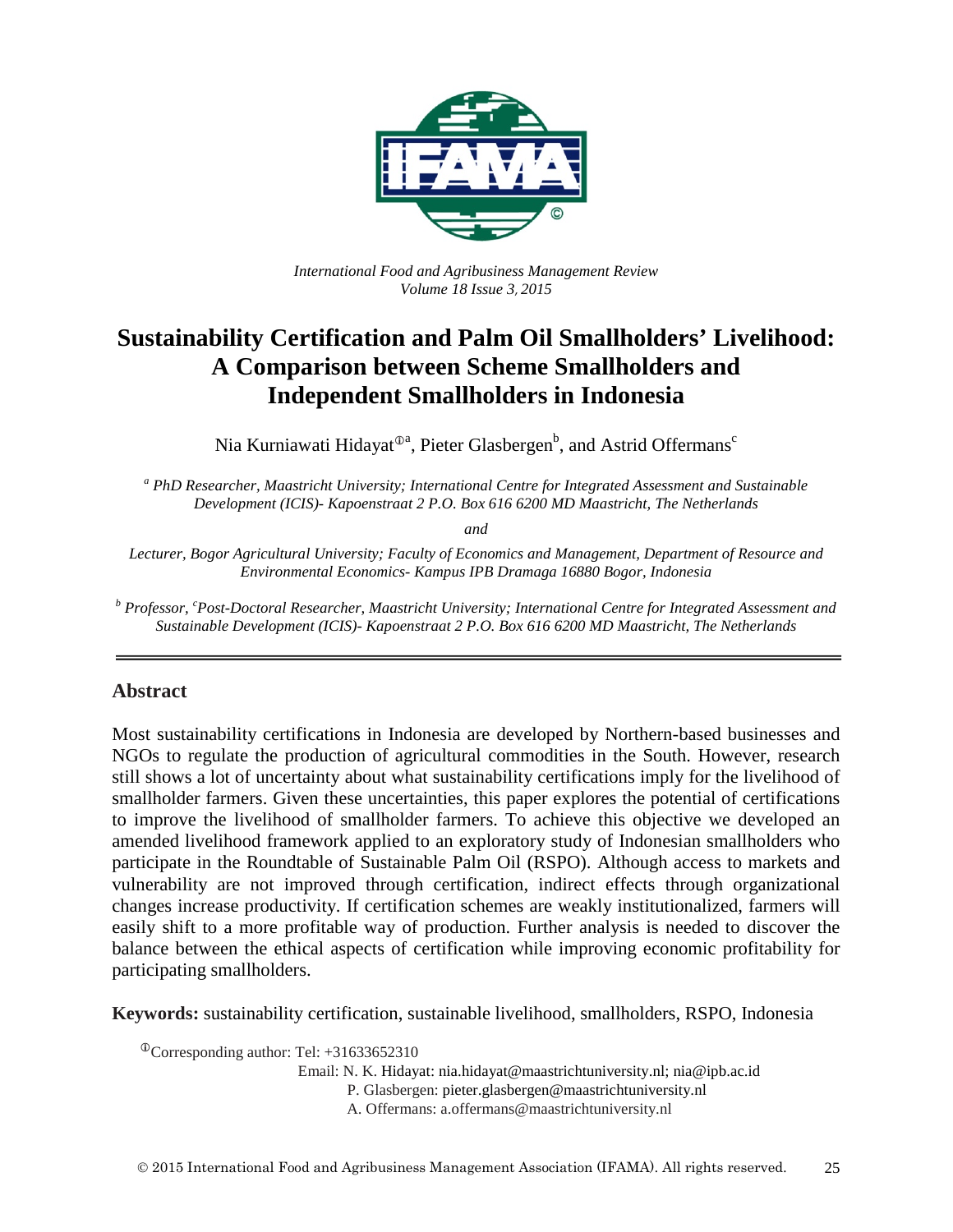# **Introduction**

Since the mid-1990s, voluntary sustainability standards and certifications have been introduced as a new governance model in global agrifood chains. Most of them aim to regulate the negative environmental and social effects of food production in Southern, often developing countries. However, their impacts on the livelihood of smallholder farmers at the production level are still widely debated [\(Auld 2010,](#page-19-0) [Blackman and Rivera 2010,](#page-20-0) [Bitzer 2012,](#page-19-1) [Glasbergen 2013,](#page-21-0) [Méndez](#page-22-0)  [et al. 2010\)](#page-22-0).

Most studies analyze the impact on a combination of social, economic, and environmental indicators related to production processes of agricultural commodities. These findings are contradictory and fluctuate among attributing positive economic effects [\(Becchetti and](#page-19-2)  [Costantino 2008,](#page-19-2) [Brandi et al. 2013,](#page-20-1) [Bacon 2005,](#page-19-3) [Beuchelt and Zeller 2011\)](#page-19-4), social effects (Elder, Zerriffi, [and Le Billon 2012,](#page-21-1) [Giovannucci et al. 2008\)](#page-21-2), environmental effects [\(Melo and](#page-22-1)  [Wolf 2007,](#page-22-1) [Blackman and Naranjo 2012\)](#page-20-2), towards insignificant effects [\(Ruben and Fort 2012,](#page-22-2) [Valkila 2009,](#page-23-0) [Bacon et al. 2008\)](#page-19-5), mixed results [\(Pirotte, Pleyers, and Poncelet 2006\)](#page-22-3), and even negative consequences of certification [\(Beall 2012\)](#page-19-6).

We assume that these contradictions may be due to the different indicators that are used to measure impact, the different research methods, and, as we see as most important, the lack of a more generally accepted underlying theoretical consideration for the choice of variables. Based on this assumption, this paper aims to further explore the potential of certifications to improve the livelihood of smallholder farmers, asking the questions:

- 1) How can we conceptually understand the relationship between certification and the livelihood of smallholders?
- 2) What does an application of this conceptual understanding teach us about the factors playing a role in improving farmer's livelihood through certification and what challenges can be identified?

We are particularly interested in smallholder farmers' perspectives - what participation in the certification implies to them, what they value, what they regard as long-term positive and negative effects. To that end we developed an amended livelihood framework which comprehensively defines economic, social and environmental variables that may influence the relationship between certification and smallholder's livelihoods.

This analytical model is applied in an exploratory study of Indonesian smallholders who participated in the Round Table on Sustainable Palm Oil (RSPO). The RSPO, formally established in 2004, is a Northern-based international multi-stakeholder initiative in sustainable palm oil cultivation with members and participants from different backgrounds and with different interests, including palm oil processors and traders, consumer goods manufacturers, retailers, banks/investors, representatives of oil palm producers, and social and environmental NGOs. The RSPO is generally regarded as a promising certification scheme; it has a considerable impact on production processes and a market share of certified palm oil of about 15% [\(Schouten and Glasbergen 2012,](#page-23-1) [Schouten, Leroy, and Glasbergen 2012\)](#page-23-2).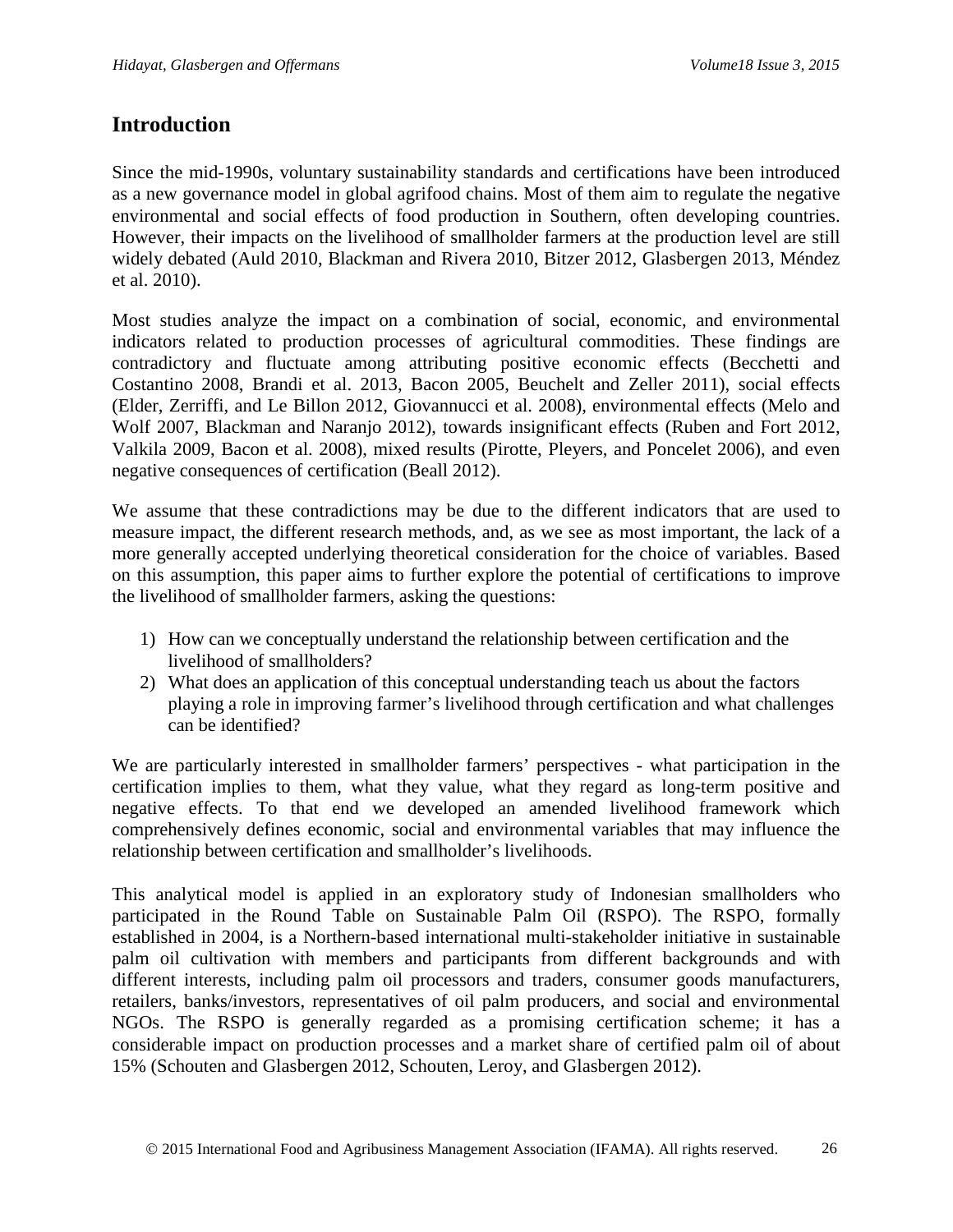Indonesia was chosen as our study field because this country is the largest producer and exporter of palm oil world-wide [\(WWF 2013\)](#page-23-3). However, inclusion of smallholders in palm oil certification has proven to be difficult [\(Opijnen, Brinkmann, and Meekers 2013\)](#page-22-4), despite efforts made by the RSPO to accommodate smallholders in the RSPO system. The General Assembly established a Smallholder Task Force (STF) in 2005, focusing on the relevance and applicability of the RSPO principles and criteria for smallholders. In 2012, the RSPO's Smallholders' Fund Initiative (SFI) was launched to support the smallholders' certification process and to increase smallholders' awareness on the advantages of certification [\(Pesqueira and Glasbergen 2013\)](#page-22-5).

Smallholders are an important but economically vulnerable production group in palm oil. Their vulnerability is partly due to the characteristics of the commodity: Fresh Fruit Bunch (FFB) or palm oil fruit should be milled within 24 hours after harvest to maintain its quality. As palm oil smallholders often do not have the means to sell and transport their FFB quickly, the quality of their FFB is easily reduced [\(Colchester and Jiwan 2006,](#page-20-3) [Hanu and Sadjli 2013\)](#page-21-3). Other factors contributing to smallholders' economic vulnerability are uncertainty about market access, price fluctuations in the market, lack of knowledge about maintaining palm oil plantations which reduces their productivity, and their dependency on agents to sell their outputs to mills [\(Papenfus](#page-22-6)  [2000,](#page-22-6) [Marti 2008\)](#page-21-4).

In the coming years, the claim for a more sustainable production, including that of smallholders, will become even more important. Smallholder oil palm plantations in Indonesia increased from 3,125 ha in 1979 to 3,387,257 ha in 2010 and cover 40% of the total area of oil palm plantations. These areas are predicted to increase continually and reach 4,166,778 ha by the end of 2014 [\(Directorate General of Estate 2011\)](#page-20-4). Moreover, the Indonesian government is in the process of developing its own sustainability standards and certification scheme called Indonesian Sustainable Palm Oil (ISPO), which will be mandatory, and aims to include the smallholder farmers [\(Hospes 2014\)](#page-21-5).

Presently, only 3.8% (of 4,415,800 hectares) of the smallholders' oil palm plantations have been certified (estimated value<sup>[1](#page-2-0)</sup>). We expect the experiences from the first certified smallholders (either positive or negative), on which this study focuses, may have an influence on the willingness (the target group) of uncertified farmers to participate in a certification scheme.

This article is structured as follows. In the first section we develop the analytical framework that conceptualizes the relationship between certification and livelihood outcomes. Thereafter we introduce the research field and our research methods. Our research findings are presented in the next five sections. The last section reveals the pattern of relationships that has become visible and reflects on our research findings.

<span id="page-2-0"></span><sup>&</sup>lt;sup>1</sup>The percentage of certified plantation is calculated by comparing total certified (independent and scheme) smallholders' land area with total area of smallholders' oil palm plantation in Indonesia. Certified Independent smallholders in Indonesia: 1,199 ha; certified scheme smallholders in Indonesia: 165,181 ha (Primary data).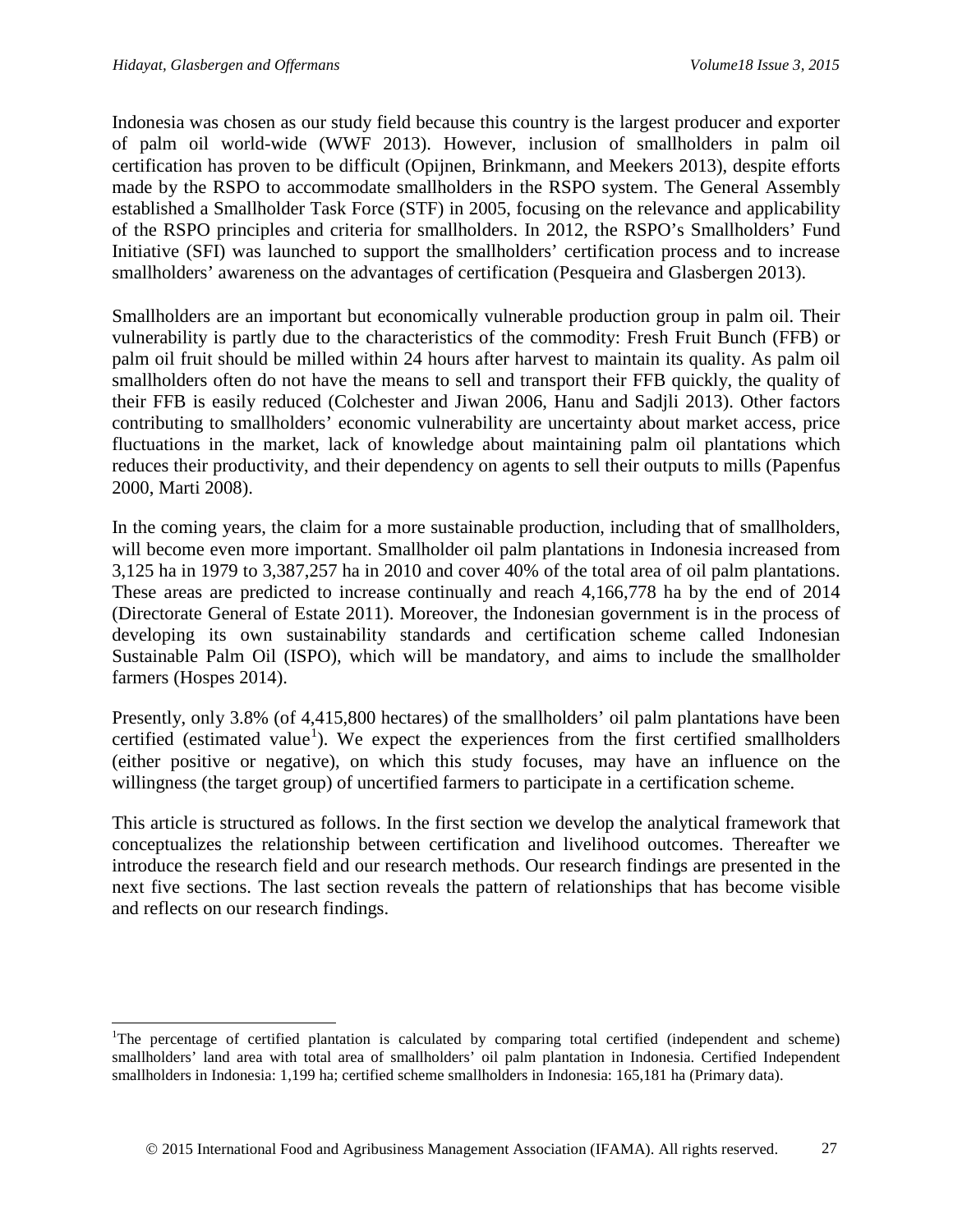# **Conceptual Model**

Following [van Rijn, Burger, and den Belder \(2012\),](#page-23-4) who connected the livelihood concept to impact research, we take the livelihood concept as a starting point to analyze the relationships between certification and smallholders' living conditions. We consider the livelihood concept a powerful notion to select and arrange variables and to create order in the conceptual complexity underlying the relation between certification and impact.

The livelihood concept is rooted in development thinking that traditionally focused on production, employment and income to describe poverty levels. This approach was considered too narrow and could not explain the complexity of interacting aspects that influence the situation of the rural poor. The livelihood notion therefore introduced a more comprehensive approach to poverty alleviation [\(Chambers and Conway 1992,](#page-20-5) [Scoones 1998,](#page-23-5) [Carney 1998,](#page-20-6) [DfID](#page-20-7)  [1999,](#page-20-7) [Ellis 2000\)](#page-21-6) that goes beyond analyzing the economic realities and opportunities of the poor.

Based on the definition of the Department for International Development (DfID), the concept of livelihood comprises the capabilities, assets and activities required for sustaining or improving a means of living [\(DfID 1999\)](#page-20-7). At the core of the livelihood concept lie the assets (resources) that can be utilized to undertake production, engage in markets, and improve ways of living [\(Scoones](#page-23-5)  [1998,](#page-23-5) [Utting 2009\)](#page-23-6). Assets are conceptualized as different forms of capital: human, social, financial, natural, and physical capital [\(Scoones 1998,](#page-23-5) [DfID 1999\)](#page-20-7). Human capital refers to skills, knowledge, and health needed to enable people to pursue different livelihood strategies and achieve their livelihood goals [\(DfID 1999\)](#page-20-7). According to [Scoones \(1998\),](#page-23-5) social capital refers to empowerment—the opportunity to form networks, membership of groups, and relationships. Financial capital comprises all stocks and flows in income, credit, and savings [\(Scoones 1998,](#page-23-5) [DfID 1999\)](#page-20-7). Natural capital encompasses natural resources including biodiversity, land, and forests. Issues of transport, shelter, water, energy, and communication belong to the category of physical capital [\(DfID 1999,](#page-20-7) [Scoones 1998,](#page-23-5) [Utting 2009\)](#page-23-6).

These forms of capital provide smallholders the capacity to act and sustain or improve their livelihood. However, all these forms of capital are assumed to be influenced by (a) external factors, referred to as the vulnerability context, which encompasses critical economic trends, shocks and seasonality; (b) transforming structures and processes, such as policies and legislation; and (c) strategies of rural entities, which refers to activities and choices that smallholders make with the intention to improve their livelihood. A livelihood is considered sustainable when it can cope with and recover from stresses and shocks, maintain or enhance its capabilities and assets, while not undermining the natural resource base [\(Scoones 1998,](#page-23-5) [Carney](#page-20-8)  [et al. 1999\)](#page-20-8). In the sustainable livelihood approach this is indicated with the variable of outcomes, which results from livelihood strategies, and covers the conservation and enhancement of social, environmental and economic aspects.

Although it provides an underpinned interpretation of the potential relationships between certification and impact on living conditions, the sustainable livelihood concept has also been criticized. First, the concept is said to give scant attention to commercial factors such as profitability [\(Utting 2009\)](#page-23-6) and lacks understanding of economic and market issues [\(Carney](#page-20-9)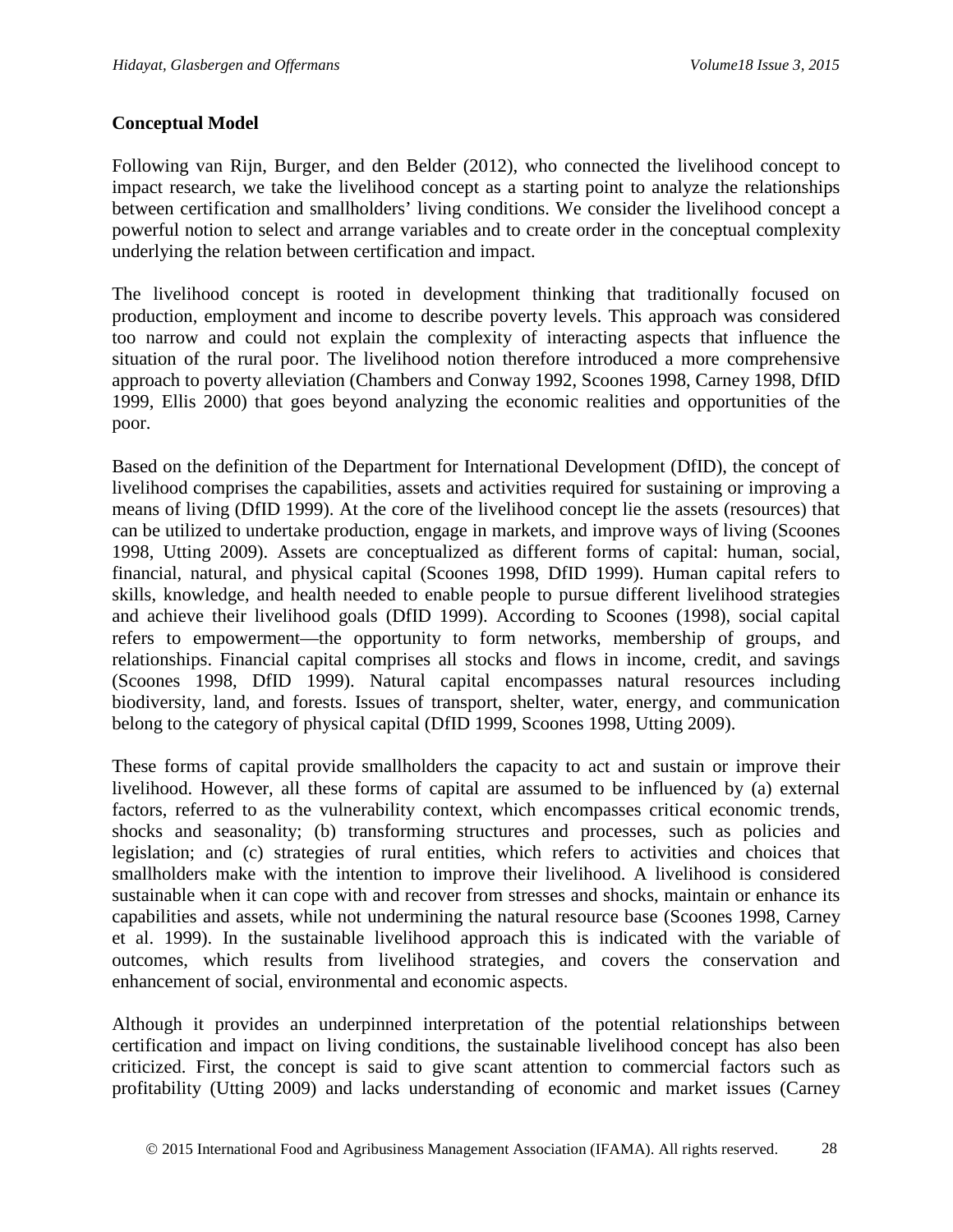[2003\)](#page-20-9). Second, it does not capture cultural issues, and lacks attention to power relationships, politics [\(Adato and Meinzen-Dick 2002,](#page-18-0) [Carney 2003,](#page-20-9) [De Haan 2012\)](#page-20-10), and the role of history and historical experiences [\(Adato and Meinzen-Dick 2002,](#page-18-0) [Carney 2003\)](#page-20-9). In addition, people's priorities and preferences are commonly missing from the framework while they are believed to play a fundamental role in determining livelihood strategies [\(Ashley and Hussein 2000\)](#page-18-1). Another criticism relates to the inadequate representation of the relation between access to assets and a proper use of assets. [Bebbington \(1999\)](#page-19-7) emphasized that social capital (indirectly) affects livelihoods because it provides access to resources. However, access to assets is a necessary but not sufficient condition to guarantee sustainable livelihoods, if the productive capacities of farmers are not linked to access to markets [\(Bitzer, Glasbergen, &](#page-19-8) Arts 2013).

Taking these criticisms into account, we developed an amended livelihood framework (see Figure 1) that connects certification to livelihood outcomes and addresses the criticisms by including additional variables. In this framework certification intervention is the independent variable and the livelihood outcome is the dependent variable. The framework consists of the following components: (1) the certification intervention; (2) livelihood components which consist of assets, livelihood strategies (activities), and livelihood outcomes; (3) smallholders' priorities and preferences; and (4) external factors.



**Figure 1.** Conceptual framework amended from DFID (1999)

Based on this conceptual model (Figure 1) we hypothesize that sustainability certification can potentially support smallholders to improve their livelihood. This hypothesis has been further explicated in four assumptions.

First, and most general, we assume that certification affects assets, which will then be used to perform activities that are expected to create better livelihood outcomes. We operationalized outcomes as increased and stable income, increased market access,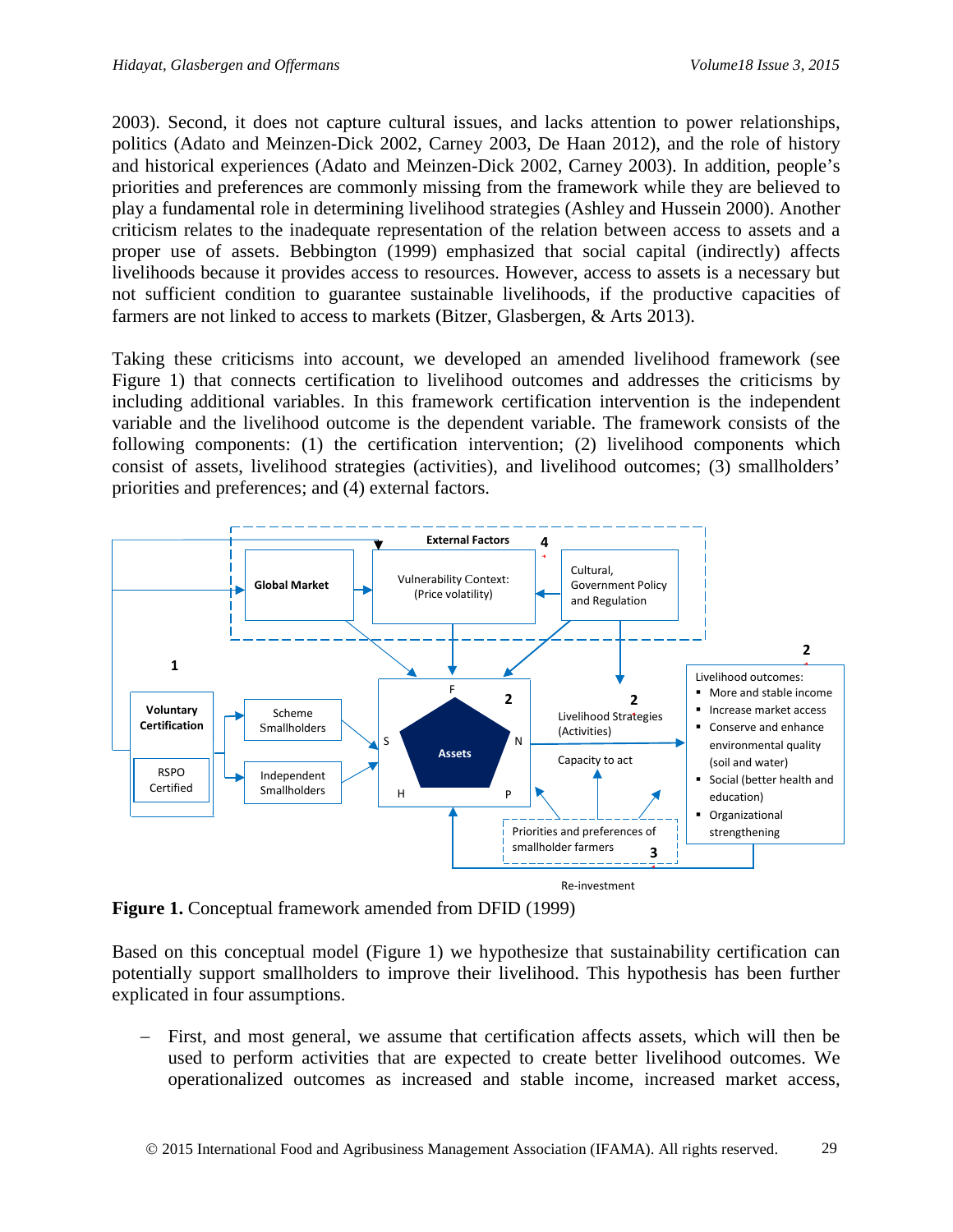conserved and enhanced environmental quality, better health and education, and organizational strengthening.

- − Second, we assume that certification may improve livelihoods in three ways: (1) through directly changing the assets of smallholders, such as skills and management practices; (2) through increasing smallholders' access to the global market; 3) through reducing the economic vulnerability of smallholders, understood as the extent to which smallholders are influenced by uncontrolled or limitedly controlled factors such as price volatility.
- − Third**,** we assume that the preferences of smallholders play a role in the intervention process, as they influence choices to decide on what assets to invest, what activities to pursue, and what outcomes to be achieved.
- − Fourth, we assume that changes in livelihood should also be understood in the context of external socio-economic factors. Besides the context of the global market and external vulnerabilities, these are the cultural contexts (beliefs, history and traditions), politics, and other regulations.

# **Research Field and Methods**

We took the conceptual model of Figure 1 as starting point and comparatively analyzed the role of certification in sustaining and enhancing the livelihoods of two groups of smallholders: scheme smallholders and independent smallholders.

Respondents in the certified scheme smallholders group live in the province of South Sumatera, which is the third most important province in Indonesia in terms of smallholder land-area and an important site of scheme smallholder production of palm oil. Scheme smallholders are structurally bound by a contract or credit agreement to a particular mill or estate. Scheme smallholders are often not free to choose what crop they develop, are supervised in their planting and crop management techniques, and are often organized, supervised or directly managed by the managers of the mill, estate or scheme to which they are structurally linked [\(RSPO 2009\)](#page-22-7). Scheme smallholders in our research represent the PT Hindoli/ Cargill Group, which was the first RSPO certified scheme-smallholder group in the world.

The scheme smallholders group consists of 8,797 members and covers 17,594 ha oil palm plantations. The smallholders scheme in PT Hindoli, explains Ross (2010), originated from a government transmigration project (PIR-Trans scheme, which was established in the early 1980s for growing soybeans. However, the soybean project failed and in 1991 PT Hindoli received government approval for the development of oil palm plantations including a plasma (smallholders) plantation establishment. The project was financed by PIR-Trans scheme and KKPA (*Koperasi Kredit Primer Anggota* or Cooperative Credit Scheme). PT Hindoli established a Farmers Development Department and hired Farmer Development Assistants located in the village to train the smallholders. PT Hindoli was taken-over by Cargill in 1995. The smallholder oil palm plantations were planted in the early 1990s and the palms are now mature and in the first cycle.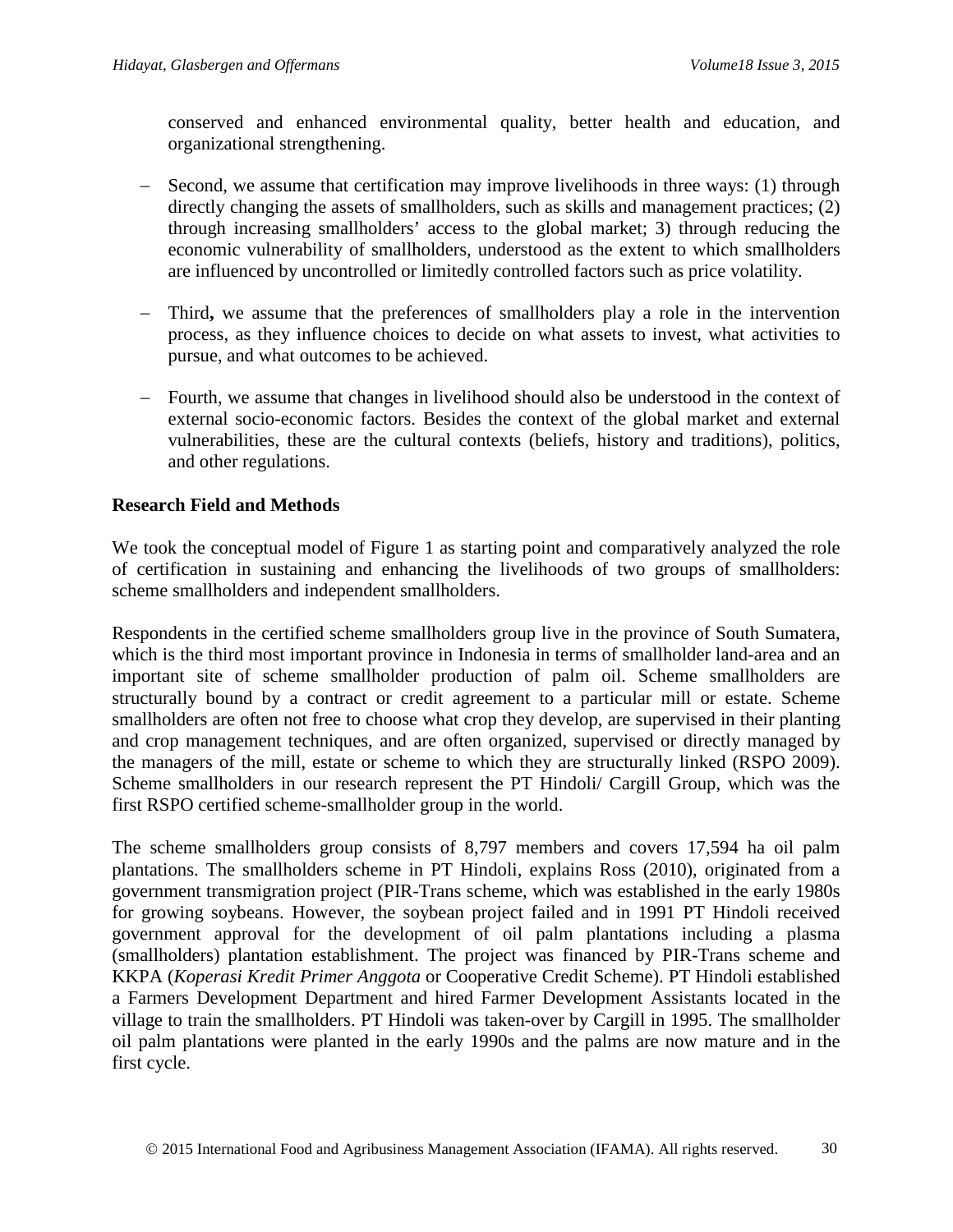The respondents from the independent smallholders group are from the province of Riau, which has the highest share of smallholder land-area and smallholder production of palm oil in Indonesia. Independent smallholders are characterized by freedom to choose how to use their lands, what crops to plant and how to manage them. They are self-organized, self-managed, selffinanced, and not contractually bound to any particular mill or association [\(RSPO 2010\)](#page-22-8). We studied the *Asosiasi Swadaya Amanah* group. This is the second largest independent smallholder group in the world and the first RSPO certified in Indonesia [\(Savi 2013\)](#page-23-7).

There are 349 independent smallholders in *Asosiasi Swadaya Amanah* who have individual agreements with the association to comply with the RSPO certification requirement. *Asosiasi Swadaya Amanah* comprises 10 sub-groups of farmers and covers 763 ha of land. All the palms are in the first planting cycle and matured. [Gustomo \(2013\)](#page-21-7) explains that the land of *Asosiasi Swadaya Amanah* members was originally obtained via government lease and the land status is officially issued by The National Land Agency in the form of *Sertifikat Hak Milik* or Land Ownership Certificate. This certificate indicates that the land of the association is neither illegal nor under conservation areas. The independent smallholders in *Asosiasi Swadaya Amanah* sell FFB to a partnering mill, specifically Ukui Palm Oil Mill that belongs to PT Inti Indosawit Subur (IIS).

The data collection methods covered semi-structured in-depth interviews, informal discussions, participant observations and literature studies. The interviews consisted of questions regarding smallholders' motivation to join the RSPO, the institutional changes the membership induces, and perceived effects of certification on livelihood outcomes. Semi-structured interviews were held with 66 certified smallholders (34 scheme smallholders and 32 independent smallholders). Farmers were selected with the help of representatives of farmers group. To guarantee that the results would not be colored by the influence of (changes in) property rights and livelihood strategies imposed by actors outside the certification schemes, we only selected farmers who own and manage their land themselves. Farmers had to be literate and able to communicate in the Indonesian language (Bahasa).

During the time at the villages the first author participated in meetings and also had many informal discussions with farmers about the topic of the research, for example with those farmers that were hesitant to participate in the formal interviews. Additional Interviews were conducted with other stakeholders, such as companies, government actors, farmer organizations, an NGO and experts (see Table 1). These interviews were partly used to verify the results of the interviews with the smallholder farmers.

As the farmer groups are very homogeneous in aspects such as ethnic background, level of education, land area, and start of the plantations, this sample is regarded to represent a normal distribution of the population in the villages; results will not be influenced by significant differences in demographic background. A tabulated pivot table was used to capture whether respondents experienced any relationship between the components of Figure 1, and the type of relationship they experienced. This table was subsequently used as the main basis for deriving our results and conclusions.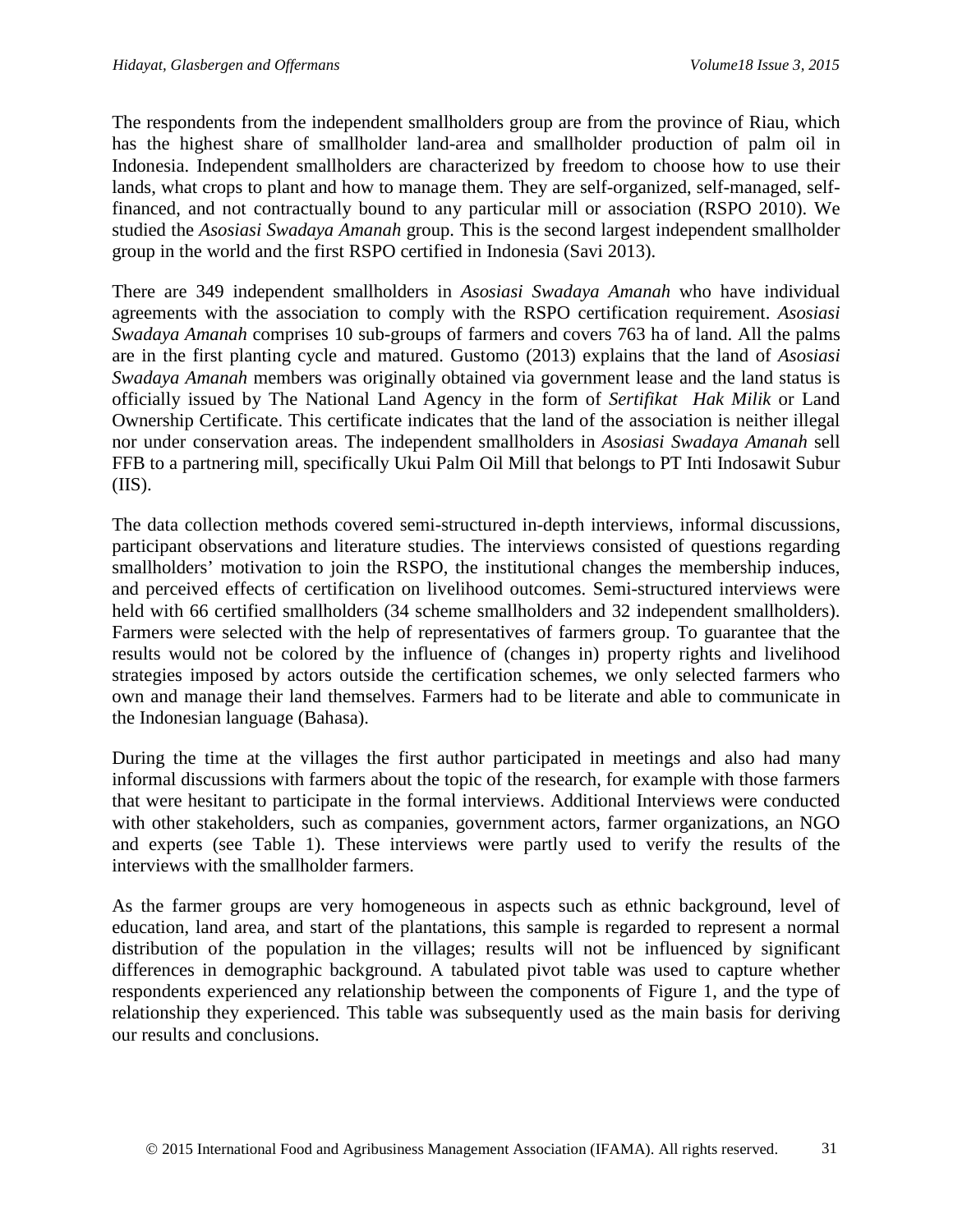| <b>Respondent</b>                               | <b>Number of Formal Interviews</b>                                                                                                                                                                                                                                   |
|-------------------------------------------------|----------------------------------------------------------------------------------------------------------------------------------------------------------------------------------------------------------------------------------------------------------------------|
|                                                 |                                                                                                                                                                                                                                                                      |
|                                                 | 32                                                                                                                                                                                                                                                                   |
|                                                 | 34                                                                                                                                                                                                                                                                   |
|                                                 |                                                                                                                                                                                                                                                                      |
|                                                 |                                                                                                                                                                                                                                                                      |
| Farmer organizations (cooperative, association) |                                                                                                                                                                                                                                                                      |
|                                                 | 6                                                                                                                                                                                                                                                                    |
| General of Estate)                              |                                                                                                                                                                                                                                                                      |
| NGO (WWF)                                       |                                                                                                                                                                                                                                                                      |
|                                                 |                                                                                                                                                                                                                                                                      |
| Palm oil company (PT Hindoli)                   | 3                                                                                                                                                                                                                                                                    |
| <b>Total</b>                                    | 84                                                                                                                                                                                                                                                                   |
|                                                 | Independent smallholders from Asosiasi Swadaya Amanah, Riau<br>Scheme smallholders from PT Hindoli, Cargill Group, South Sumatera<br>Government (district, regional and national such as Directorate<br>Expert (Green Palm Company, RSPO Secretariat and researcher) |

#### **Table 1.** Interview Subjects by Affiliation.

# **Motivations to Participate in the Certification Scheme**

The two groups of smallholders in our study came to participate in the RSPO with a similar understanding of the potential of certification. For both groups, certification was something new; a program that came from abroad and that was introduced to them by an external actor. In fact, the smallholders were unaware of the philosophy behind sustainability certification and the concept of the RSPO. For them, certification was (and still is) a set of technicalities that need to be fulfilled to improve their production and get a better price for their FFB. One farmer said:

"*RSPO is English, I am Indonesian and I did not go to school. I do not know what the RSPO is. But I do know and do apply the technical things. RSPO obliges farmers to have a land certificate; we are banned to do total spraying…. Obviously, I want to join the RSPO because the RSPO guarantees selling of the certified product* ..." (Independent farmer).

Another farmer said:

"…*I do not know what the RSPO stands for; after joining the RSPO our oil palm plantation became environmentally friendly because we reduced the use of chemicals …. For farmers the first and the most important thing is a higher price of the product"* (Scheme farmer).

Their motivation to join the certification is related to this unawareness about what the RSPO stands for. Our data show that all smallholders mention financial considerations as their main motive for joining RSPO. Motives related to social and environmental improvements did not play a significant role in their decisions. The smallholders see certification as a marketing tool and not as a tool to create a more sustainable production. In our cases, participation in the RSPO certification scheme was even more attractive as the certification-related costs were covered by external actors; the nucleus company for scheme smallholders and an NGO for the independent smallholders. These motivations give a first indication on how farmers may value the effects of the RSPO on their livelihood, namely, in economic terms.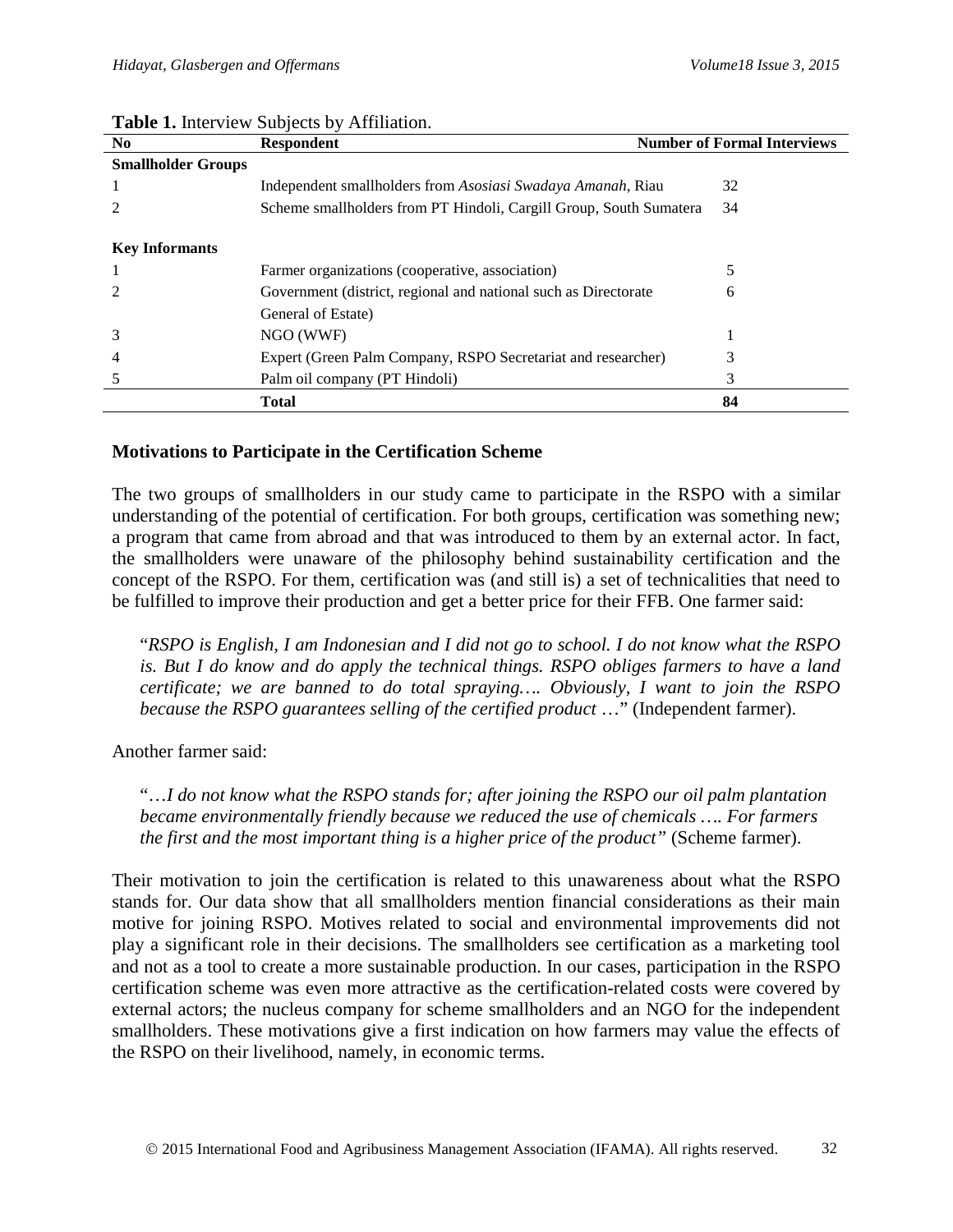# **Organizational Consequences of Participation in the Certification**

As smallholders cannot directly access certification individually [\(Bitzer, Glasbergen](#page-19-8) & Arts [2013,](#page-19-8) [Brandi et al. 2013\)](#page-20-1), and need support from external actors to comply with the standards [\(Lemeilleur 2013\)](#page-21-8), participation has implications for the organizational structures within which they work. Regarding the RSPO, the organizational changes also result from the obligation that the smallholders should join a group certification and establish a group manager who is responsible for an internal control system (ICS) to monitor smallholders' performance [\(RSPO](#page-22-9)  [2013b](#page-22-9)).

These organizational requirements have different consequences for the groups of smallholders. Scheme smallholders can only enter the market of certified palm oil when the nucleus they are connected to is certified. Their organizational embeddedness does not change that much. For scheme smallholders, certification is led by a group manager coming from the nucleus company. This nucleus company is responsible for the establishment of internal control mechanisms including the standard operational procedures (SOP) and a 'farmer development' team in order to conduct an internal audit. Figure 2 shows three important actors supporting scheme smallholders to become certified, namely a group manager, the Cooperative/Village Unit Cooperative/*Koperasi Unit Desa* (KUD), and farmer groups.



**Figure 2.** Key actors supporting scheme smallholders to participate in sustainability certification.

Although participation in the certification does not change the scheme smallholders' organizational embeddedness, the roles of the cooperative and farmer groups become more pivotal. After joining the certification, all plantation activities ranging from input supply and credit support to FFB selling, are centralized in a KUD. The KUD also provides a forum for sharing and communicating problems as well as the possible solutions related to palm oil plantation. The KUD, however, cannot manage all individual smallholders directly; farmer groups are important to link the KUD with individual scheme smallholders. The farmer groups are a forum for sharing knowledge and information on a smaller scale. They also supervise all oil palm plantation activities, including fertilizer application, harvesting, sorting, loading and transporting the FFB, and distributing income from FFB selling to farmer members. A post harvesting monitor needs to guarantee traceability of the RSPO FFB from certified smallholders to mills.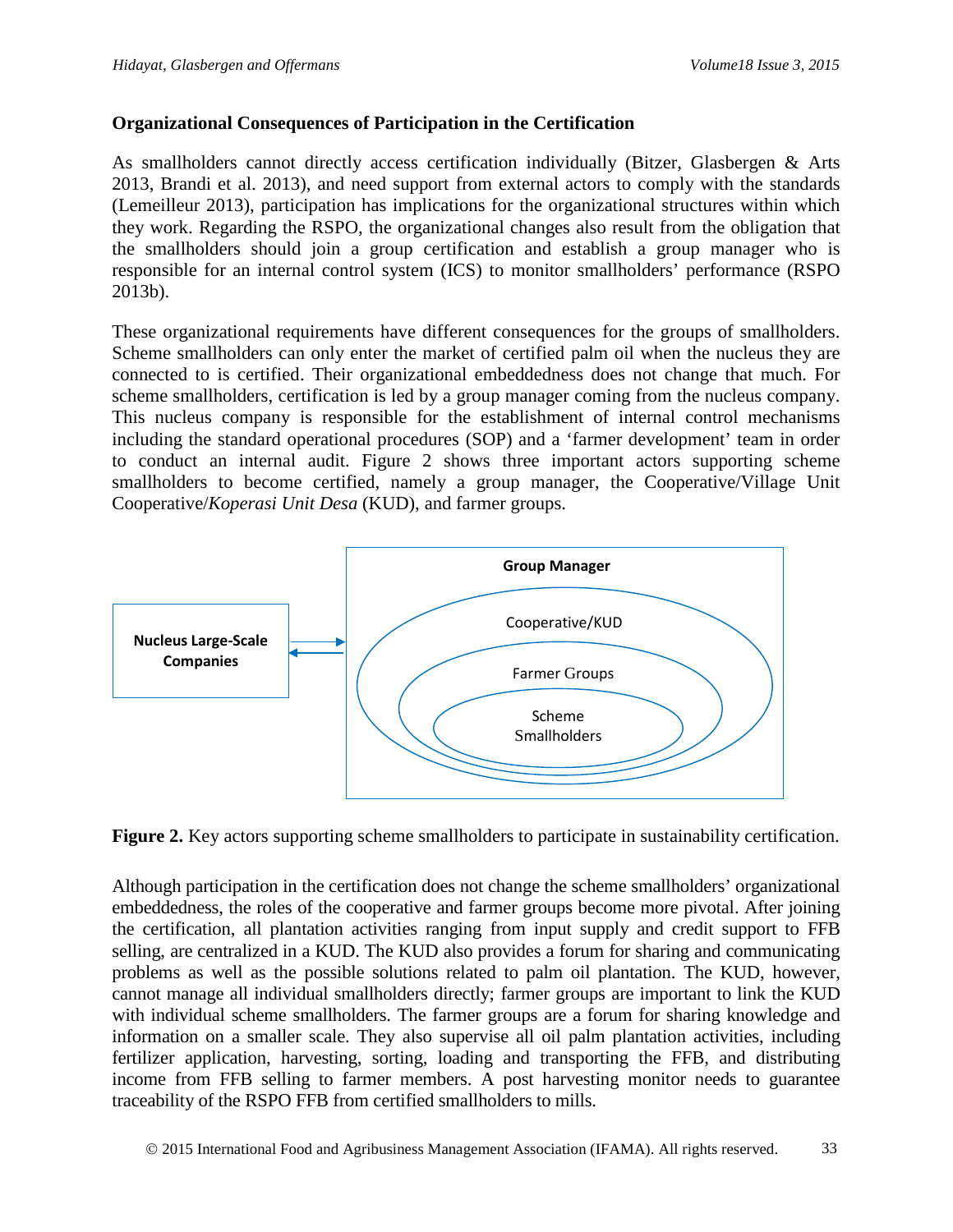The independent smallholders entered the RSPO scheme after being made aware of the certified market by an NGO: WWF Indonesia. The NGO purposefully selected these independent smallholders because—as Java Trans migrants, they already had a long experience with farmer groups and a legal status of their land. The same ethnical background translates into comparable interests and easiness to communicate with each other. The smallholders were also selected because they are located near a conservation area. This is related to the objective of the NGO: conserving biodiversity through the certification of sustainable palm oil plantation management. Participation in the RSPO certification changes the independent smallholders' organizational structure more fundamentally than for scheme smallholders. Joining certification implies that the smallholders need to select a group manager from the farmers; one who is experienced in managing cooperatives or farmer groups. They also have to organize themselves to establish a quality control mechanism. They need to construct an internal control system (ICS) team for the internal audit and arrange the standard operational procedures (SOP). In the audit process they have to convince the third party auditor about the reliability of the SOP and the capability of managers and the ICS team. Figure 3 illustrates actors that support independent smallholders to participate in the sustainable certification.



**Figure 3.** Key actors supporting independent smallholders to participate in sustainable certification

The independent smallholders' cooperative or association has more responsibilities than the scheme smallholders' cooperative. The association is not only responsible for the internal control mechanisms, which is also part of the nucleus company's responsibility for scheme smallholders, but also for selling the FFB, buying production input, and providing credit. In the same way, independent smallholders' farmer groups have more responsibilities than scheme smallholders' farmer groups. The functions of the independent farmer group are not only limited to supervision and knowledge sharing, but also include activities such as coordinating plantation activities to gain benefits from economics of scale.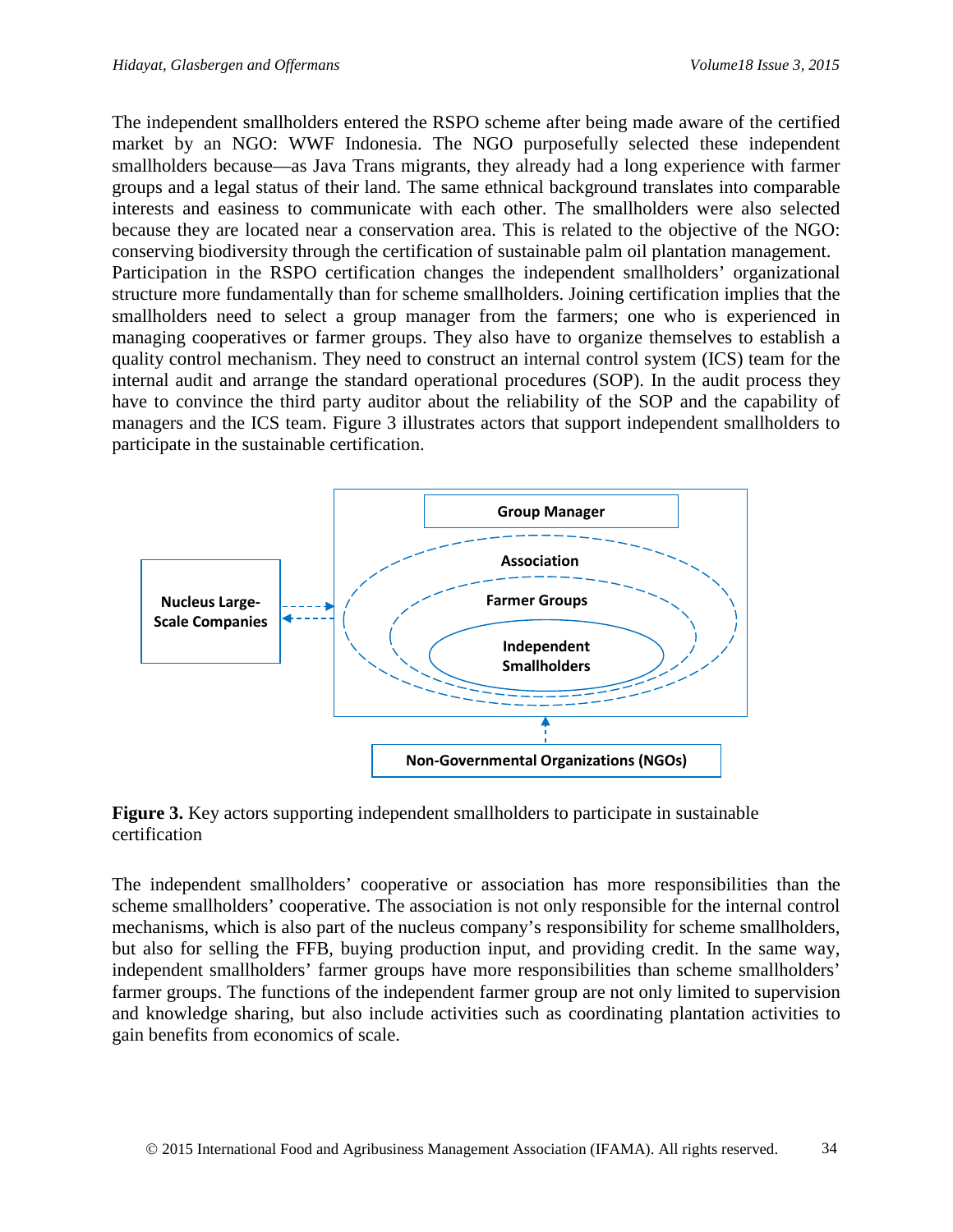## **Embeddedness of the Smallholders in New Dependencies**

In both cases, participation in the certification put the smallholders in a system of new dependency relationships which determined their action space. The smallholders are dependent on the other stakeholders to get the RSPO certification and to gain benefit from participation in the certification. In the scheme smallholder case, the dependency on the nucleus company is stronger than before participating in the certification due to the rules of the RSPO. These rules require that certified palm oil growers with a Nucleus Estate Smallholder (NES) scheme are obliged to certify their smallholders within three years after the certification of the nucleus. The nucleus company is directly involved in the certification process; it pays for the RSPO membership and the costs of audits and takes responsibility for capacity building of the connected smallholders (e.g. training and strengthening farmer organizations). The company is also contractually bound to buy certified FFB from scheme smallholders and responsible for the distribution of a premium for Crude Sustainable Palm Oil (CSPO) sales (if buyers can be found who are willing to pay a premium). The new dependency of the scheme smallholders on the company obviously relates to the fact that the company is the one who holds the RSPO certificate.

Different from scheme smallholders, independent smallholders hold their own sustainability certificate. However, although independent smallholders are characterized as independent and not bound by a contract to a nucleus, participation in the certification makes them reliant on external actors. This dependency is triggered by smallholders' demand for, but incapacity to gain, credit, risk management, information, technology, and market access. The independent smallholders in our research became particularly dependent on an NGO: WWF Indonesia. The independent smallholders entered the RSPO scheme after they were made aware of the certified market by the NGO. Furthermore, the NGO socialized the required standards, conducted training, and helped to prepare for the RSPO certification audit. In turn, WWF was funded by the philanthropic Carrefour Foundation, which is concerned about the negative impacts of uncontrolled production of palm oil, to organize trainings.

WWF also facilitated the smallholders to join a company to receive technological help and they have sold their RSPO certificate via the Green Palm trading system, which is the channel to the market of sustainable palm oil, and the way to get a premium fee. The certified independent smallholders can sell their products in two ways. The traditional way is selling the FFB (physical) to a nucleus company/mill. If the FFB has a higher quality than uncertified FFB, the smallholders can get a higher price. However, in this case smallholders are fully dependent on the company. The second way is new and opened by the RSPO certification scheme. RSPO certified palm oil producers can register a quantity of their output with the Green Palm program. It is only through this trading program that the smallholders can sell their certified products to buyers (e.g. consumer goods manufacturers). They are awarded one Green Palm certificate for each ton of palm oil which has been sustainably produced. They can then put those certificates up for sale on the Green Palm web based trading platform to get a premium fee (see also [http://greenpalm.org/\)](http://greenpalm.org/).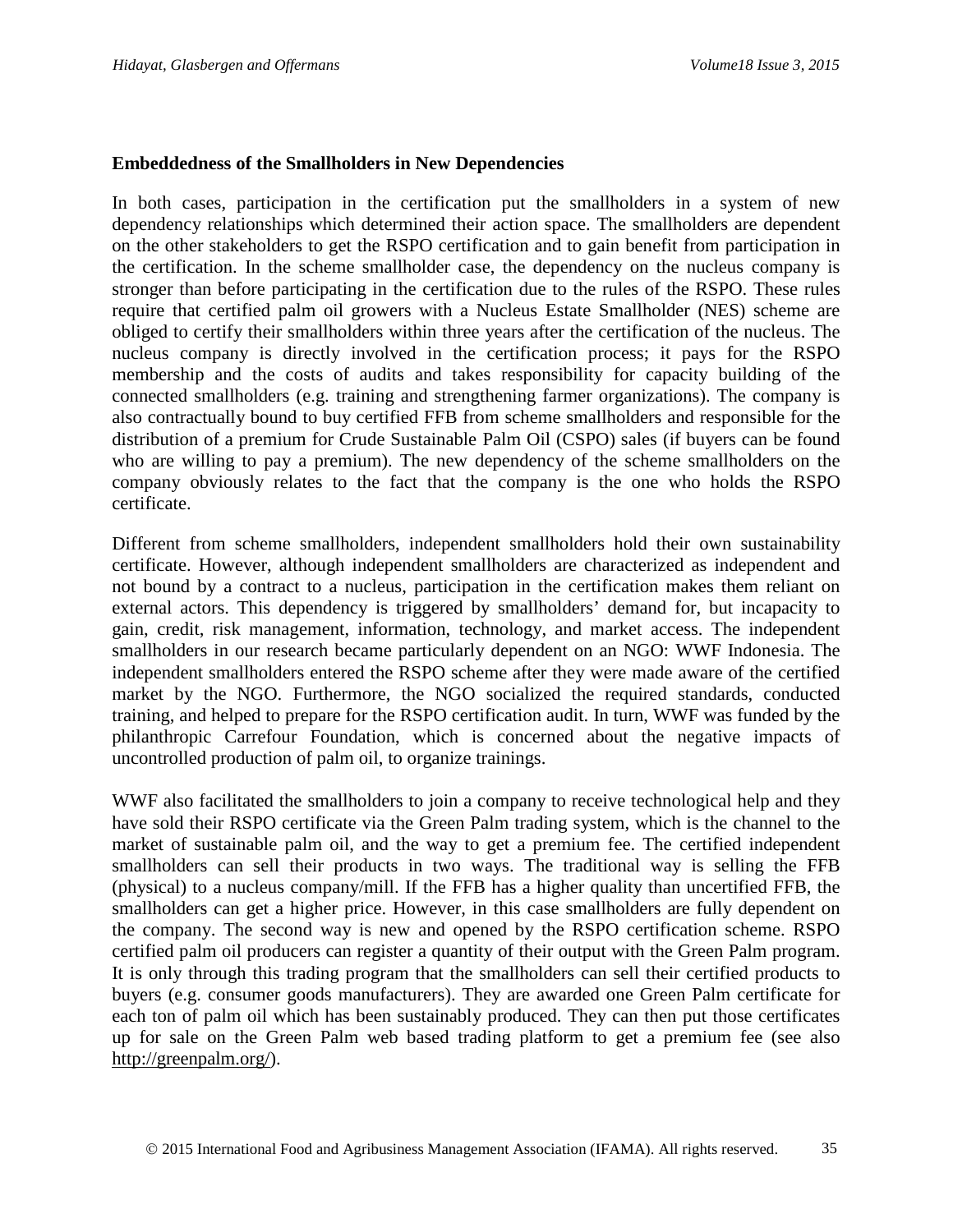## **Benefits of Participation in the Certification**

Although the dependency relations of scheme and independent smallholders change in a different way through certification, the influence on their assets is more or less the same. Direct effects are observable in the assets of social and human capital, as well as some provisions that are related to physical capital. These direct effects are closely related to the new organizational structure, which provides the farmers with the necessary training to become certified. Therefore, these direct effects have already been visible or materialized from the first year of certification and can be identified as short term benefits.

Farmers' organizations are trained by the certification facilitators (companies or NGOs) to better manage their business (including filing data), to better communicate with members, and to build business relationships with the company and input supplier. This contributes positively to farmer's social capital (e.g. increase opportunities for networks and relationships) and human capital (skills and knowledge). The majority of smallholders hold the view that the farmer organization's staff is better trained and their services improved. They also feel that they have more opportunities to participate in the organizations.

Social and human capital is further strengthened through training of farmers in Good Agricultural Practices (GAP), focusing on integrated pest management, limited use of pesticide and spraying, proper fertilizer application, and best harvesting techniques. Furthermore, human capital is improved via trainings on High Conservation Values (HCV) and trainings on the concept of protected animals and Environmental Impact Assessment. At this training, farmers receive ample information on the safe use of chemical pesticides and safe ways to deal with chemical waste. In addition, they are also introduced to healthy and safe working conditions, first aid, and ways to deal with fire [\(see Ekayani, Nurrochmat, and Darusman 2015\)](#page-20-11), that, in turn, contribute to better health conditions. Next to that, smallholders get access to elements of physical capital such as safety tools (masks, boots, helmets, gloves and affronts), chemical storage systems, sanitary rooms, waste ponds, and owl nests.

Other assets (natural and financial) are not directly improved through participation in the certification scheme, but indirectly through the process of capacity building. Moreover, these improvements are seen as long term effects that are not visible yet. Although smallholders cannot specify the value, they believe that sustainability certification may preserve natural capital. Our interviews indicate that scheme and independent smallholders, after becoming a member in the RSPO, have undertaken several conservation activities which result in positive livelihood outcomes in the area of conserving and enhancing environmental quality, such as planting bamboo or trees to prevent erosion and floods. They also conserve soil and water quality, for example through arranging palm oil midribs in a 'U' shape to reduce erosion, maintain soil fertility, and keep the irrigation channels clear from any obstructions to prevent flooding. Due to better understanding of the harmfulness of pesticides and herbicides to health and biodiversity, the farmers apply a waste management system. They never wash chemical containers in the river, but collect used chemical containers and send them to the cooperative and company to be destroyed safely. Furthermore, farmers use natural predators for eradicating pest by building owl nests and plant *Turnera ulmifolia* and do not hunt protected animals - such as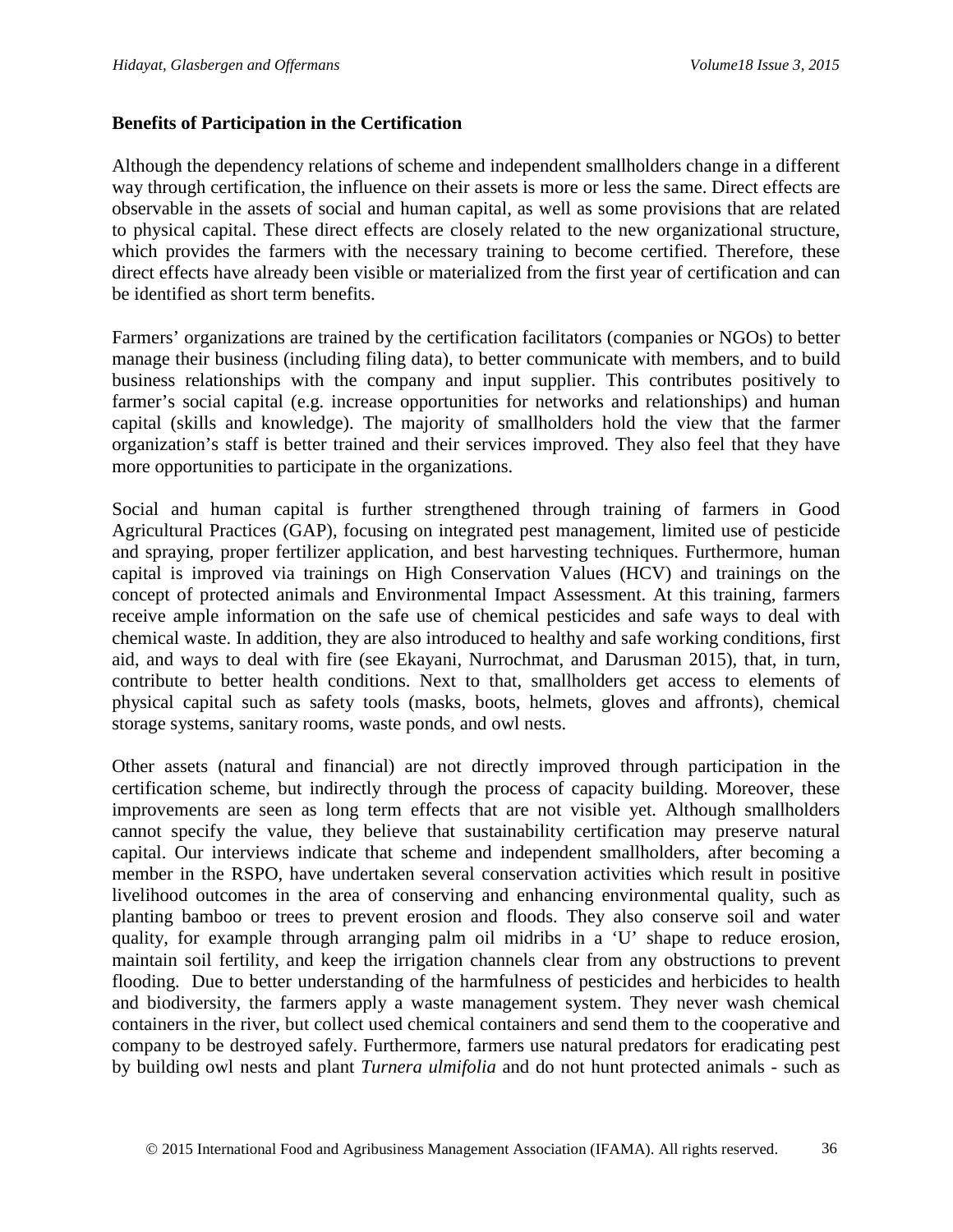cobra snakes, owls, and *Varanus salvator* (water monitor lizard)- to safeguard biodiversity. The following comment of an independent smallholder is an illustration:

*"… Maybe the effects [of certification] on environmental quality cannot be seen yet, because we are recently certified. But at least to reduce land and water degradation we have already applied many activities. We do not apply fertilizer in the dry season and do not wash fertilizer containers in the river to protect animate creatures in the river. In essence, RSPO teaches us to protect our nature…."* (Independent smallholder).

A scheme smallholder opinioned:

*"… Effects on the environmental quality can be seen if we look at our plantation, which is greener now because we keep weed in our plantation to cover soil and reduce erosion due to surface runoff (rainfall), although it looks messy. Before joining RSPO, we believed that a good plantation is the one that is free from weed, so we applied total spraying with excessive herbicides"* (Scheme smallholder).

Certification is also considered to potentially contribute to an increase of smallholders' financial capital and hence to contribute positively to the livelihood outcomes (more income). Within this context certification is particularly valued by the smallholders because participation increases the volume and quality of their production, which opens opportunities for a higher income. Furthermore, understanding of Good Agricultural Practices encourages them to apply the right fertilizers at the right time and with the right dosage, which also increases the productivity of the plantation. Next, increasing knowledge on harmful chemicals leads the smallholders to reduce pesticide and herbicide use which reduces the cost of spraying from approximately IDR 900,000 – 1000,000 /ha/year to IDR 400,000 /ha/year (interview with head of independent smallholder association). Also, compared to uncertified smallholders, most certified scheme and independent smallholders believe that they get a higher price for their FFB. This higher price does not so much result from the fact that the FFB is certified, but from the fact that the quality of certified FFB is generally higher than uncertified FFB. In addition, centralization of plantation activities (including fertilizer application, spraying and selling FFB) increases smallholders' economies of scale that allows to share costs of production, management and transport. Table 2 shows the perception of farmers concerning the effects of certification on price, production volume, costs and income. Based on Table 2, the majority of smallholders perceived participation in the RSPO to positively contribute to price, production of FFB, and income, while decreasing cost of production.

|             | Price $(\% )$ | <b>Production</b> $(\%)$ | Costs (%) | Income $(\% )$ |
|-------------|---------------|--------------------------|-----------|----------------|
| Higher      | 86            | 80                       |           | 74             |
| The same    | 14            | 17                       | 12        |                |
| Lower       |               |                          | 77        |                |
| Do not know |               |                          |           | 14             |

| Table 2. Smallholders' Perception Regarding Certification Effect on Price, Production, Costs |  |  |  |  |
|----------------------------------------------------------------------------------------------|--|--|--|--|
| and Income.                                                                                  |  |  |  |  |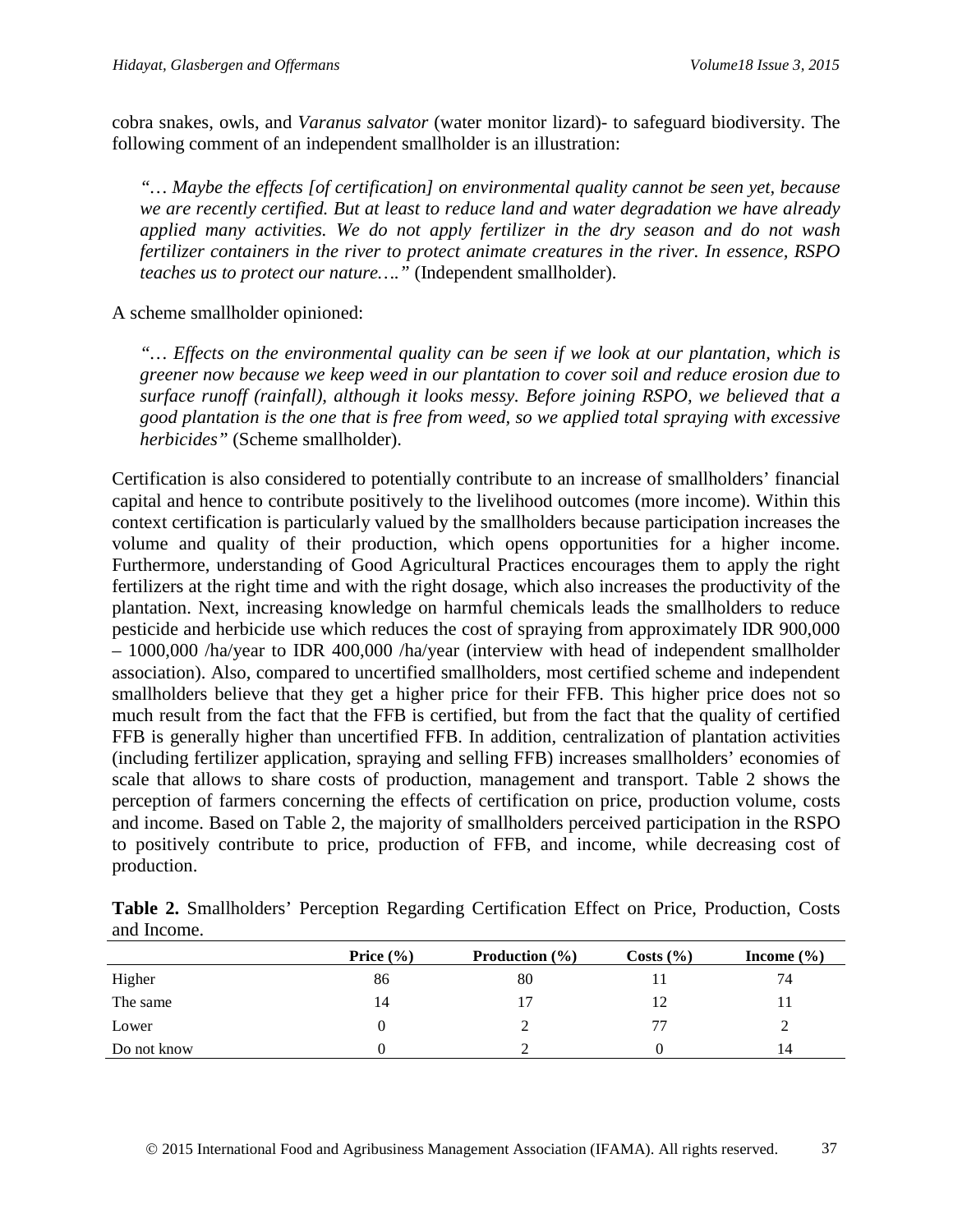Table 3 summarizes the analysis of our data related to the different types of capital and several dimensions. The first dimension (direct versus indirect) refers to the presence of intervening variables that specify how a given effect occurs between an independent variable and a dependent variable, such as capacity building. The second dimension (short term versus long term) refers to the expected time lag between participation in the certification and effects. The third dimension (visible versus expected) takes the actual presence of results into account.

| <b>Assets</b>                        | 1 <sup>st</sup> Dimension |                 | 2 <sup>nd</sup> Dimension |             | $\boldsymbol{3}^{\rm rd}$ Dimension |                 |
|--------------------------------------|---------------------------|-----------------|---------------------------|-------------|-------------------------------------|-----------------|
|                                      |                           |                 | <b>Short</b>              | Long        | <b>Visible</b>                      |                 |
|                                      | <b>Direct</b>             | <b>Indirect</b> | <b>Term</b>               | <b>Term</b> | (materialized)                      | <b>Expected</b> |
| <b>Social Capital</b>                |                           |                 |                           |             |                                     |                 |
| Strengthening organization           |                           |                 | V                         |             | $\sqrt{}$                           |                 |
| Increasing smallholders' trust in    |                           |                 |                           |             |                                     |                 |
| organization                         |                           |                 |                           |             |                                     |                 |
| Increasing participation in          |                           |                 |                           |             |                                     |                 |
| organizations                        |                           |                 |                           |             |                                     |                 |
| Increasing connections and           |                           |                 |                           |             |                                     |                 |
| networking                           |                           |                 |                           |             |                                     |                 |
| <b>Human Capital</b>                 |                           |                 |                           |             |                                     |                 |
| Increasing opportunity for training  |                           |                 |                           |             |                                     |                 |
| (improving knowledge and skill)      |                           |                 |                           |             |                                     |                 |
| <b>Better</b> health                 |                           |                 |                           |             |                                     |                 |
| <b>Physical Capital</b>              |                           |                 |                           |             |                                     |                 |
| Providing safety equipment and       |                           |                 |                           |             |                                     |                 |
| building chemical storage system,    |                           |                 |                           |             |                                     |                 |
| sanitary room, waste pond, owl nests |                           |                 |                           |             |                                     |                 |
| and planting Turnera                 |                           |                 |                           |             | V                                   |                 |
| <b>Natural Capital</b>               |                           |                 |                           |             |                                     |                 |
| Conserving soil and water quality    |                           |                 |                           |             |                                     |                 |
| Protecting biodiversity              |                           |                 |                           |             |                                     |                 |
| <b>Financial Capital</b>             |                           |                 |                           |             |                                     |                 |
| Increasing income                    |                           |                 | V                         |             | V                                   |                 |
| Increasing credit access             |                           |                 |                           |             |                                     |                 |
| Premium fee                          |                           |                 |                           |             |                                     |                 |

#### **Table 3.** Benefits of Certification on Smallholders' Livelihoods.

# **Uncertainties of Participation in the Certification**

Participation in the certification scheme does not only create benefits, but also new uncertainties that may hamper or counteract the earlier described positive effects of certification on livelihood outcomes. These uncertainties regard the premium fee, price volatility, market access and access to credit.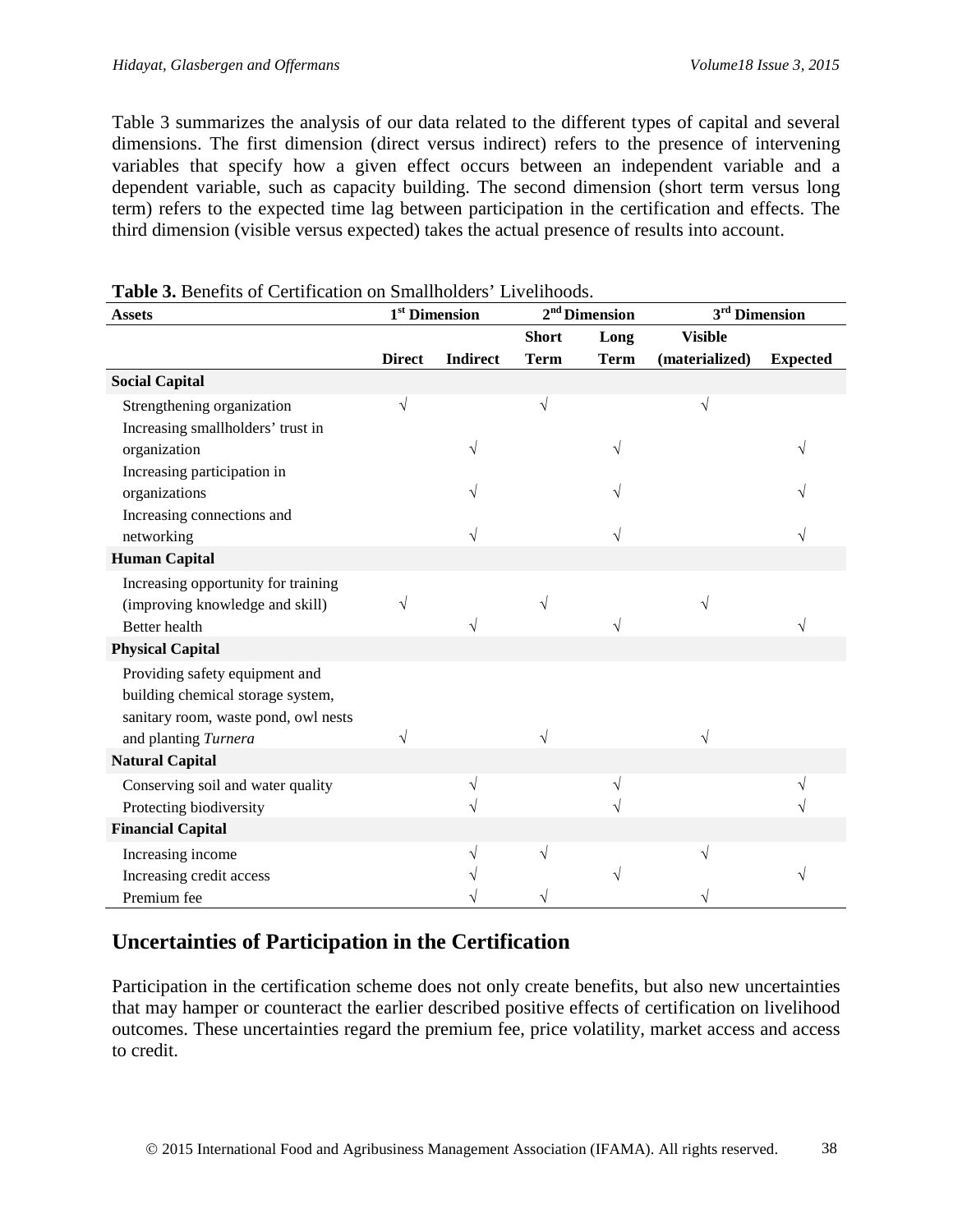### *Premium Fee*

Certified palm oil smallholders receive an annual premium fee which is different from premium prices for certified FFB at the farm gate<sup>[2](#page-14-0)</sup>. Smallholders consider the premium fee as a bonus from a company or the Green Palm certificate sales. The amount of premium fee gathered by smallholders dependents on their production capacity and (for scheme smallholders) on the affiliated company. Therefore the policy and ability of the company to access international buyers who are willing to pay a premium fee plays an important role in the amount of premium fee. For independent smallholders, although they are facilitated by an NGO, their capability to negotiate with buyers of GreenPalm certificates determines the amount of premium fee they are able to receive.

The low uptake and slow growth of the Crude Sustainable Palm Oil (CSPO) uptake also influence the extent to which premium prices will be paid to the smallholders. In 2012, the actual volume of the CSPO produced was 6,724,236 tons, while the CSPO sales were 3,479,415 tons, which is only 51.7% of CSPO produced [\(RSPO 2013a\)](#page-22-10). In 2013, the CSPO uptake did not significantly increase as the market absorbed only 52% of the global CSPO production in that year [\(WWF 2014\)](#page-23-8). Furthermore, the global market share of CSPO is approximately 6% of the 58 million tons of global palm oil production [\(RSPO 2013a\)](#page-22-10). [WWF \(2013\)](#page-23-3) reported that in 2012 CSPO usage by the most important European markets equals 2,534,767 tons, which is approximately 43% of the 6,384,000 tons palm oil usage [\(Gerasimchuk and Koh 2013\)](#page-21-9). These data show the lack of commitment of international buyers to support the sustainable certification and little possibilities to shift part of the certification costs to the buyer [\(World Growth 2013\)](#page-23-9). It needs to be seen each year again if buyers are willing to pay a premium fee. This uncertainty becomes higher if more certified palm oil enters the market, while the demand for CSPO is not significantly changing.

The premium fee is managed by the cooperative (scheme smallholders) or association (independent smallholders) and is used to fund surveillance preparation such as training, safety tools, and ICS wages (for independent smallholders). It can also be used to fund social activities such as building a mosque. Premium fees are thus no direct source of income. The relationship between certification and livelihood outcomes in the financial domain should not be seen merely in terms of the availability of premium fees. Increased productivity and improved product quality more importantly contribute to the higher income of certified smallholders.

### *Price Volatility*

Our interviews indicate that price volatility can be considered the most important factor to explain income insecurity. For example, smallholders experienced a sharp decrease of FFB price from IDR 2100/kg to IDR 760/kg (for scheme smallholders) or IDR 250/kg (for independent smallholders) at the end of 2007. This situation significantly decreased the smallholder's income. Smallholders try to cope with this permanent instability in different ways. The majority of the independent smallholders (56%) depends on a cooperative or association and uses the savings

<span id="page-14-0"></span><sup>&</sup>lt;sup>2</sup>For Independent smallholders, the average premium price is approximately \$50/ton FFB, and the premium fee is around \$1.82/ton FFB. For scheme smallholders, the premium price is managed by the farmer organization, there is no premium fee, and scheme smallholders directly receive premium prices as additional income.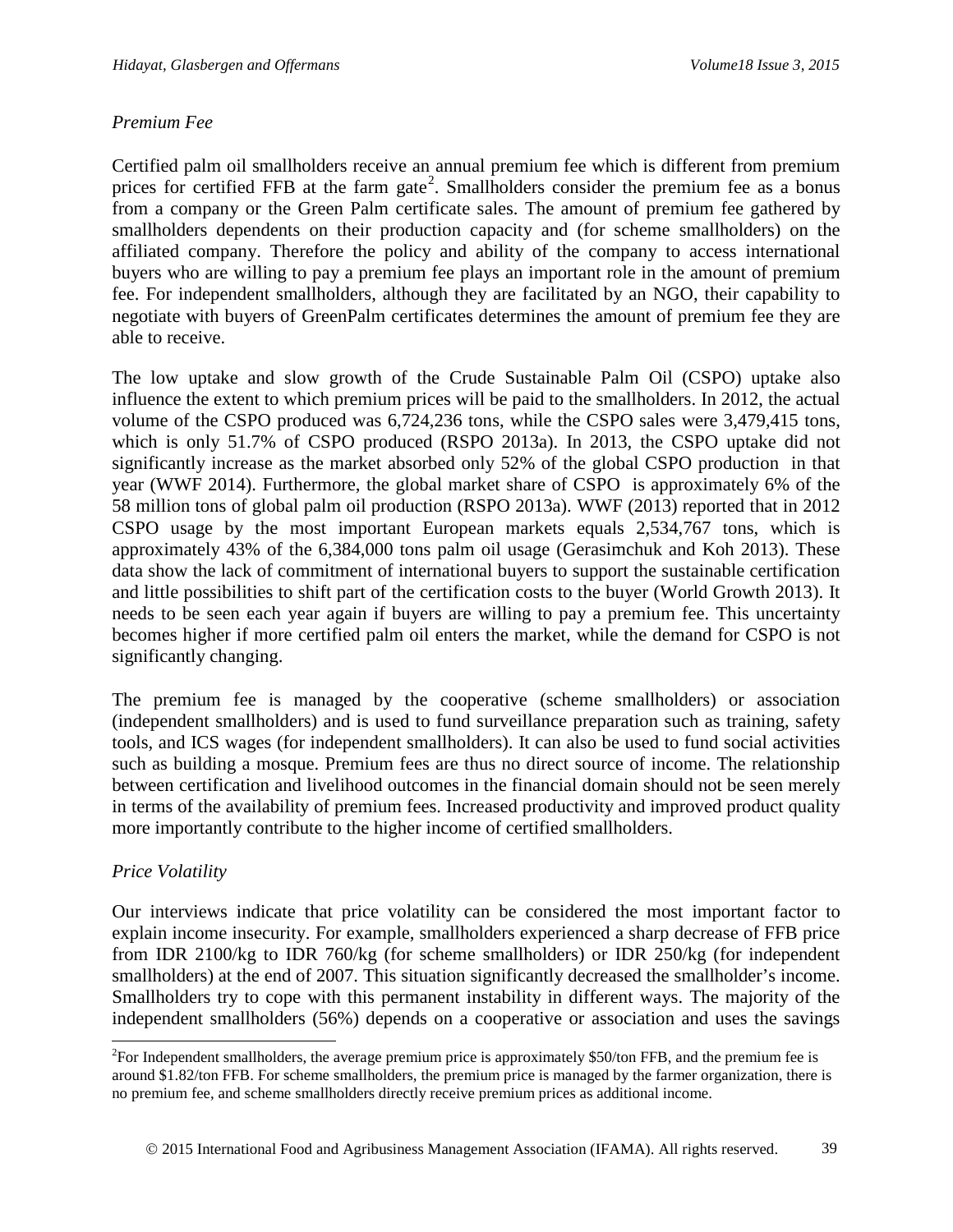and loans from the cooperative to contemporarily set-off a decrease in income. Around 16% of the smallholders employ non-agricultural activities and 13% has livestock as alternative source of income. The remaining 15% has even more than one income alternative. Different from the independent smallholders, the majority of scheme smallholders uses crop diversification as an income alternative (50%), although many of them still depend on the cooperative (26%) for a loan to fulfill their daily needs when their income decreases. Furthermore, approximately 9% of scheme-smallholders work in non-agricultural activities, 3% has livestock as alternative income, and 12% even has more than one income alternative.

Certification does not change the price volatility with which smallholders need to cope. Because of this, we can say that certification–although generally leading to higher income–does not result in more *stable* income. After becoming certified, smallholders stay (scheme) or become (independent) dependent on the company. Whether the company is willing to pay a higher price for certified palm oil depends on its policy, which may be different for each company. Although the FFB price is formally and by regulation, the same for scheme smallholders within a region and the incentive for certification is not regulated, it gives more freedom to companies to differ in their prices and limit surplus prices for certified palm oil. Scheme smallholders can, however, not go to another company (that may pay higher prices) because they are bounded to a company by contract. Independent smallholders have more leeway. They are free to decide to whom their FFB will be sold. Their choice is mainly determined by prices (which depends on the number of certified companies), and the distance to mills. However, the characteristic of FFB as a perishable commodity and the limited number of certified mills mostly constrain their choice. Also, independent smallholders tend to avoid risk and prefer to stay with one mill/company by arranging contracts and building commitment with the company. Maintaining commitment and social relations (social capital) are often as equally important for small holders as gaining higher prices.

### *Market Access*

Smallholders do not have much insight into the market and global value chains. They consider the market as a place where they can sell their FFB directly, such as to middlemen (for independent smallholders), or to mill companies (for scheme smallholders). The smallholders perceive palm oil companies as the most important market for them as they pay higher prices than middlemen. Nevertheless, the number of certified mills is still limited; 107 mills (out of 324) are under 34 RSPO certified companies in Indonesia [\(RSPO 2014\)](#page-22-11). In Pelalawan, Riau where independent smallholders reside, there are only three certified mills and in Musi Banyu Asin, South Sumatera there is only two. Certification limits smallholders' opportunities to access markets due to the limited availability of mills.

Scheme smallholders do not consider market access a benefit of certification. They have a market as the FFB of scheme smallholders must be bought by the corporation. In contrast to the scheme smallholders, independent smallholders perceive an improvement of their market access through increased opportunities for collaboration with companies. The FFB of certified independent smallholders is prioritized over uncertified FFB. Although in a peak season the certified smallholders are still able to easily sell their FFB. Therefore, independent certified smallholders do not need to spend extra transport costs and time to find alternative buyers.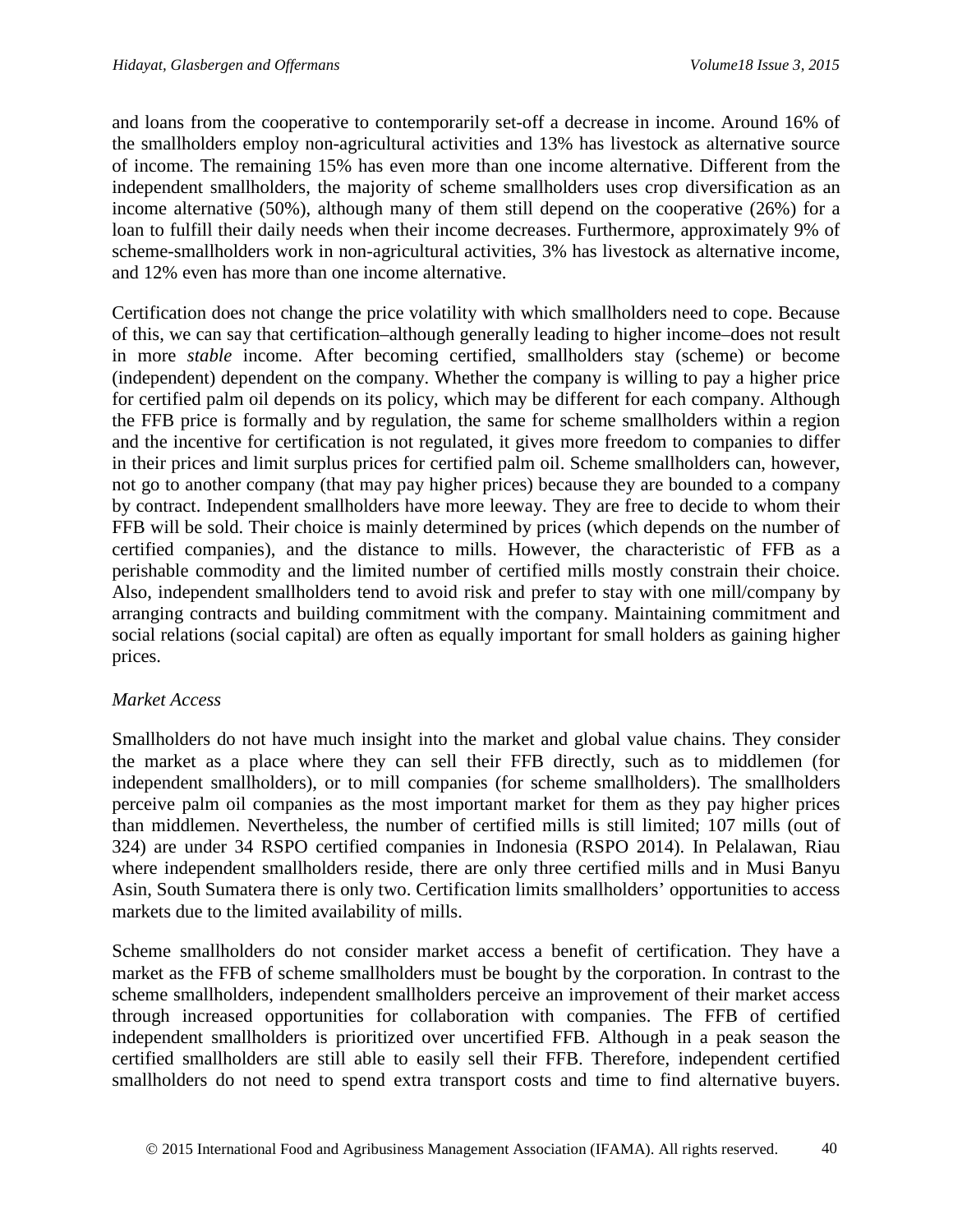Furthermore, they can avoid deterioration of FFB quality and depreciation costs due to the time lag between harvesting and milling.

### *Access to Credit*

Regarding access to credit, our research shows different results for scheme and independent smallholders. Our interviews indicate that the majority of independent smallholders (66%) do not observe an improvement in access to credit after joining RSPO. However, most of the scheme smallholders (59%) do experience better access to credit. Independent smallholders believe that access to credit is not influenced by participation in the certification, but by membership of a farmer organization. More than half— 56% of the independent smallholders rely on farmer groups, cooperatives or associations for their credits compared to 26% of the scheme smallholders. In contrast to independent smallholders, scheme smallholders believe that access to credit is affected by participation in the certification scheme because it increases income and their ability to repay loans. Moreover, better record-keeping and management of cooperative and farmer groups indicate the improvement of organizations' transparency. As a consequence, banks or other financial institutions have more trust in them and are more willing to provide loans.

### **The Role of Governments**

Our data shows that external factors, such as the difficult access to the global market and vulnerability in terms of price fluctuations, do not change significantly with certification. Findings also indicate that government programs that are intended to improve smallholders' livelihood (for example through increasing oil palm productivity by providing palm oil seeds and subsidized fertilizers) do not succeed in doing so. This can be explained by limited information and/or access of the smallholders to these programs and by the fact that some of these programs are not even known by the smallholders. Training arranged by the government is only available to farmers who have just established new plantations or those who request training, which hampers the continuous development of human capital. Furthermore, and in line with [Gauthier](#page-21-10)  (2000) our study indicates that in the view of smallholders, policies often do not reach the poorest farmers due to limited budget allocation and bureaucracy. Improvements in infrastructure for example, are limited to village roads (*jalan desa*), while agricultural roads (*jalan usahatani*) (that are crucial to transport FFB) have to be established by the smallholders themselves. The smallholders in our research view the role of the government as non-responsive and even an obstacle to participating in the certification scheme. Because of complicated checks and approvals, all smallholders face a lot of difficulties to receive the Cultivation Registration Certificate (which is one of the RSPO requirements) showing that they comply with the national and local regulations. The following comment by the association management illustrates this:

*"Cultivation Registration Certificate (Surat Tanda Daftar Budidaya/ STD-B) is very important after the Land Ownership Certificate (Surat Hak Milik/ SHM). The process is difficult because we need verification from the District Plantation Office and it should be signed by Head of the District Government… There has not been any support yet from the government… I think they only see oil palms as a matter of business…."*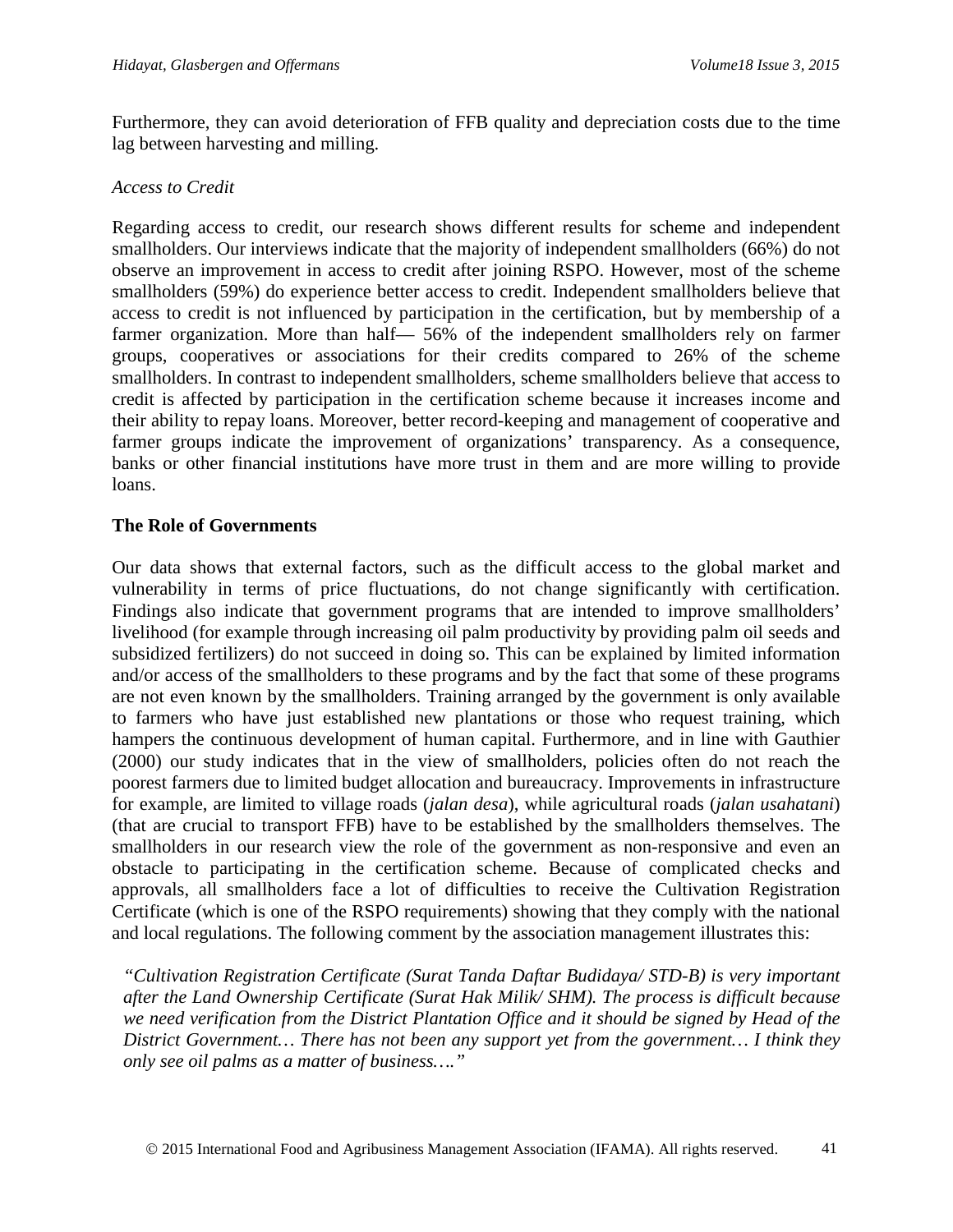# **Conclusions**

To better understand the potential of sustainability certifications for improving the livelihood of Indonesian smallholder farmers we developed an amended sustainable livelihood framework as a conceptual model for our empirical study.

In accordance with the research of [van Rijn, Burger, and den Belder \(2012\),](#page-23-4) who studied the impacts of coffee certification from a livelihood perspective, our research reveals that capacity building plays a vital role. Certification encourages the transformation of an unorganized, fragmented and uncontrolled production plantation into an organized one. First, certification requires organizational changes which are conditional in the certification process. Second, the changed organizational structure gives smallholders access to training, valuable relationships, and technology, which secures their ability to comply with the prerequisites, and improves production methods.

Organizational and technological changes induce a higher production quality that may benefit smallholders indirectly and financially. We found that certification, as a tool to create more sustainable agriculture, is not fully understood by the smallholders. Rather, certification is seen as an economic tool in the pursuit of a better livelihood. Smallholders participate because they have to (scheme smallholders), or because certification is introduced by trustful people who open opportunities for higher incomes (independent smallholders). Non-economic benefits from certification such as social and environmental improvements are less valued by the smallholders unless they lead to economic benefits.

Consistent with the findings of [van Rijn, Burger, and den Belder \(2012\),](#page-23-4) our study reveals that participation in the certification process does not change farmers' dependency relations, nor their economic vulnerability and access to the market (scheme smallholders). Smallholders do not have much insight into the price setting of their products and they are still subject to unpredictable price fluctuations. There is also uncertainty about the uptake of certified palm oil in the market and premium prices. Furthermore, the governmental programs designed to improve smallholder livelihoods rarely reach them. Neither have the difficulties that result from smallholder alignments with certification programs become visible enough to influence the governmental programs designed to improve them.

Different from prior research which has focused on the impact of certifications on the environmental, social, and economical effects of sustainability certification (see Blackman and Rivera 2011, Alvarez and Hagen 2011), our research provides some first insights into the relationships between these impacts. These findings have led us to hypothesize that the ethical aspects of sustainability must be better aligned with the economic interests of the (Southern) farmers or the certifications will likely lead to weakly institutionalized practices.

The need to better accommodate the economic interests of farmers will probably increase as more smallholders are certified whereas the demand for certified palm oil is not growing. Currently the overproduction of certified palm oil lies around 50%; and many markets are not interested in buying certified palm oil if the price is higher than for conventional palm oil—a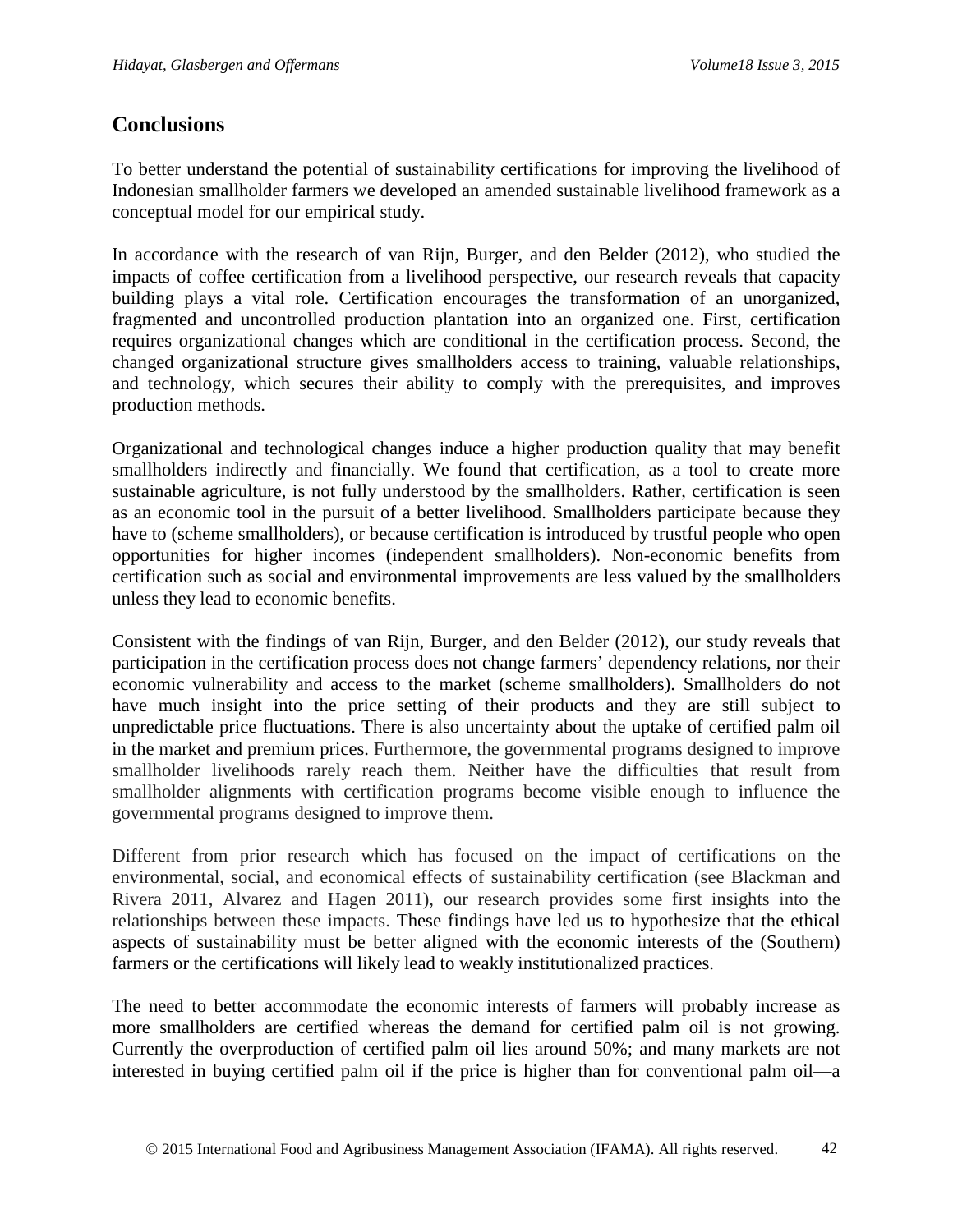similar trend is seen among other agricultural commodities certifications (KPMG Sustainability 2013).

This study examined two smallholder groups that are culturally homogeneously. Naturally, certification is more difficult if farmers do not share similar backgrounds as group belongingness and organizational identity are essential components to cohesiveness and willingness to work together in a group towards a shared goal. Cultural diversity and its impact on certification schemes is an underexplored topic in the current research. Such knowledge might further improve our understanding and potential for schemes to induce more sustainable livelihoods.

Also, the scope of this research did not examine the outcomes and relationships of uncertified smallholder groups, the difficulties in compelling them to participate in a certification scheme; and analyzing strategies to incorporate them while improving the livelihood effects of participation in sustainability certification.

Lastly, our research focuses on actors at the bottom of the value chain. However, these value chains are not power-neutral. As Bitzer and Glasbergen (2015) observed, with certification, smallholder farmers need to change production processes within their existing resources and power asymmetries. Their relative vulnerable position may influence the farmers' ability to cope with uncertainties inherent to participation in a certification scheme. Therefore, we suggest exploring the connection between the 'horizontal' livelihood framework and the logics of a 'vertically' organized agricultural value chain (see Vellema and van Wijk (2014)).

# **Acknowledgements**

This research was conducted as part of the joint research project on Social and Economic Effects of Partnering for Sustainable Change in Agricultural Commodity Chains in Indonesia. The project involves a bilateral cooperation between Maastricht University and Lampung University, with the financial support from the Royal Netherlands Academy of Arts and Sciences (KNAW) and the Directorate General of Higher Education (DIKTI) of the Ministry of Education and Culture of Republic Indonesia. The authors are very grateful to Ron Cörvers, Bustanul Arifin, Fadhil Hasan, and Hanung Ismono for their valuable comments and input to (earlier versions of) this paper.

# **References**

- <span id="page-18-0"></span>Adato, Michelle, and Ruth Meinzen-Dick. 2002. Assessing the impact of agricultural research on poverty using the sustainable livelihoods framework. International Food Policy Research Institute. FCND Discussion Paper 128. http://ageconsearch.umn.edu/bitstream/ 16074/1/ep020089.pdf.
- <span id="page-18-1"></span>Alvarez, Gabriela, and Oliver Von Hagen. 2011. The Impacts of Private Standards on Producers in Developing Countries: Literature Review Series on the Impacts of Private Standards, Part II. Geneva: International Trade Centre (ITC). Doc. No. MAR-11-201.E. http://www.intracen.org/.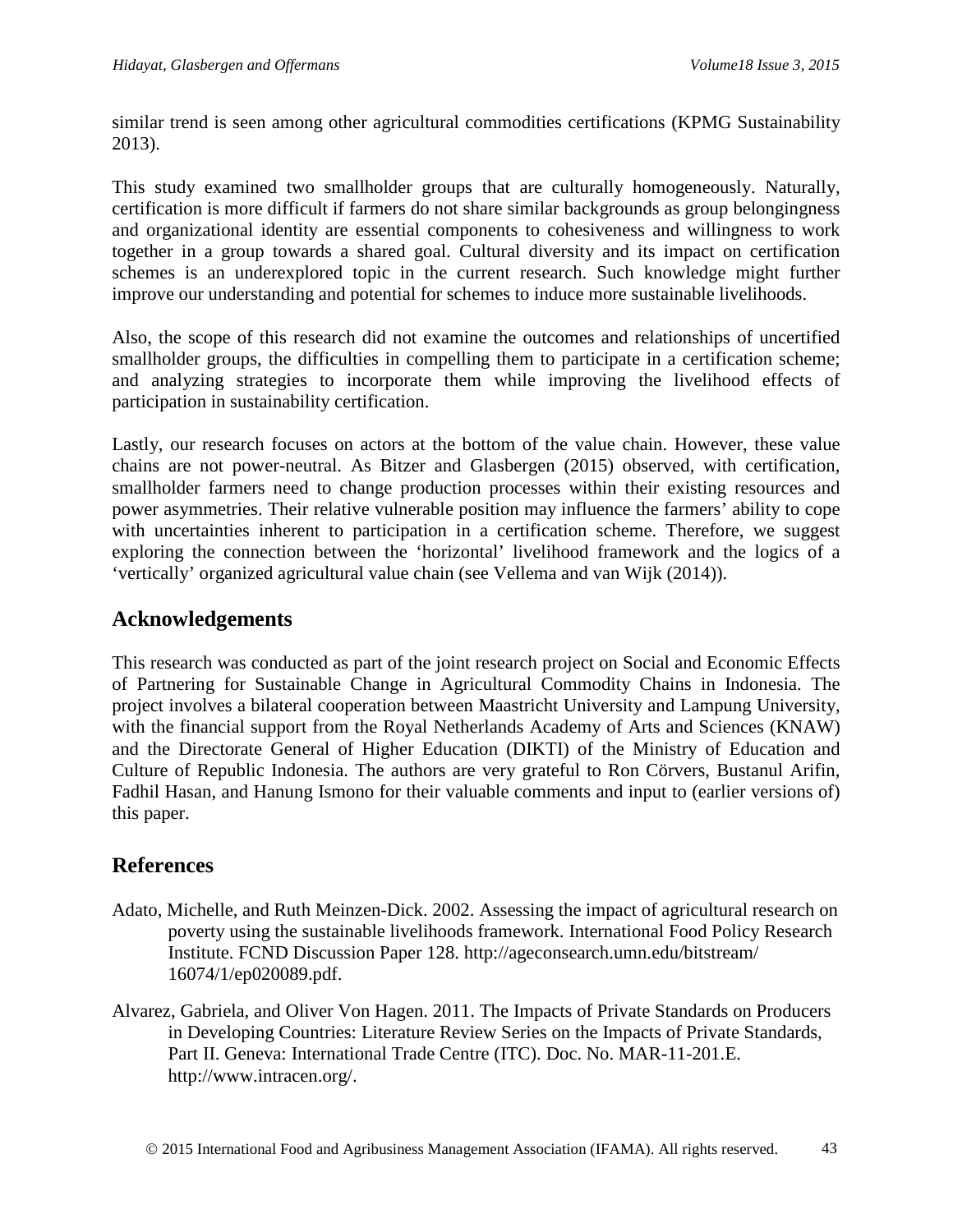- Ashley, Caroline, and Karim Hussein. 2000. Developing methodologies for livelihood impact assessment: experience of the African Wildlife Foundation in East Africa. Overseas Development Institute: London. http://www.odi.org/sites/odi.org.uk/files/odiassets/publications-opinion-files/2750.pdf.
- <span id="page-19-0"></span>Auld, Graeme. 2010. Assessing certification as governance: effects and broader consequences for coffee. *The Journal of Environment & Development* 19 (2):215-241.
- <span id="page-19-3"></span>Bacon, Christopher. 2005. Confronting the Coffee Crisis: Can Fair Trade, Organic, and Specialty Coffees Reduce Small-Scale Farmer Vulnerability in Northern Nicaragua? *World Development* 33 (3):497-511. doi: 10.1016/j.worlddev.2004.10.002.
- <span id="page-19-5"></span>Bacon, Christopher M., V. Ernesto Méndez, María Eugenia Flores Gómez, Douglas Stuart, and Sandro Raúl Díaz Flores. 2008. Are Sustainable Coffee Certifications Enough to Secure Farmer Livelihoods? The Millenium Development Goals and Nicaragua's Fair Trade Cooperatives. *Globalizations* 5 (2):259-274. doi: 10.1080/14747730802057688.
- <span id="page-19-6"></span>Beall, Elizabeth. 2012. Smallholders in Global Bioenergy Value Chains and Certification. *Environment and Natural Resources Management Working Paper* 50. http://www.fao.org/docrep/015/i2597e/i2597e00.pdf.
- <span id="page-19-7"></span>Bebbington, Anthony. 1999. Capitals and capabilities: a framework for analyzing peasant viability, rural livelihoods and poverty. *World Development* 27 (12):2021-2044.
- <span id="page-19-2"></span>Becchetti, Leonardo, and Marco Costantino. 2008. The effects of fair trade on affiliated producers: An impact analysis on Kenyan farmers. *World Development* 36 (5):823-842.
- <span id="page-19-4"></span>Beuchelt, Tina D., and Manfred Zeller. 2011. Profits and poverty: Certification's troubled link for Nicaragua's organic and fairtrade coffee producers. *Ecological Economics* 70 (7):1316-1324. doi: 10.1016/j.ecolecon.2011.01.005.
- <span id="page-19-1"></span>Bitzer, Verena. 2012. Partnering for change in chains: The capacity of partnerships to promote sustainable change in global agrifood chains. *International Food and Agribusiness Management Review* 15 (Special Issue B):13-37.
- Bitzer, Verena, and Pieter Glasbergen. 2015. Business–NGO partnerships in global value chains: part of the solution or part of the problem of sustainable change? *Current Opinion in Environmental Sustainability* 12:35-40. doi: 10.1016/j.cosust.2014.08.012.
- <span id="page-19-8"></span>Bitzer, Verena, Pieter Glasbergen, and Bas Arts. 2013. Exploring the potential of intersectoral partnerships to improve the position of farmers in global agrifood chains: findings from the coffee sector in Peru. *Agriculture and Human Values* 30 (1):5-20. doi: DOI 10.1007/s10460-012-9372-z.
- Blackman, A., and J. Rivera. 2011. Producer-level benefits of sustainability certification. *Conserv Biol* 25 (6):1176-85. doi: 10.1111/j.1523-1739.2011.01774.x.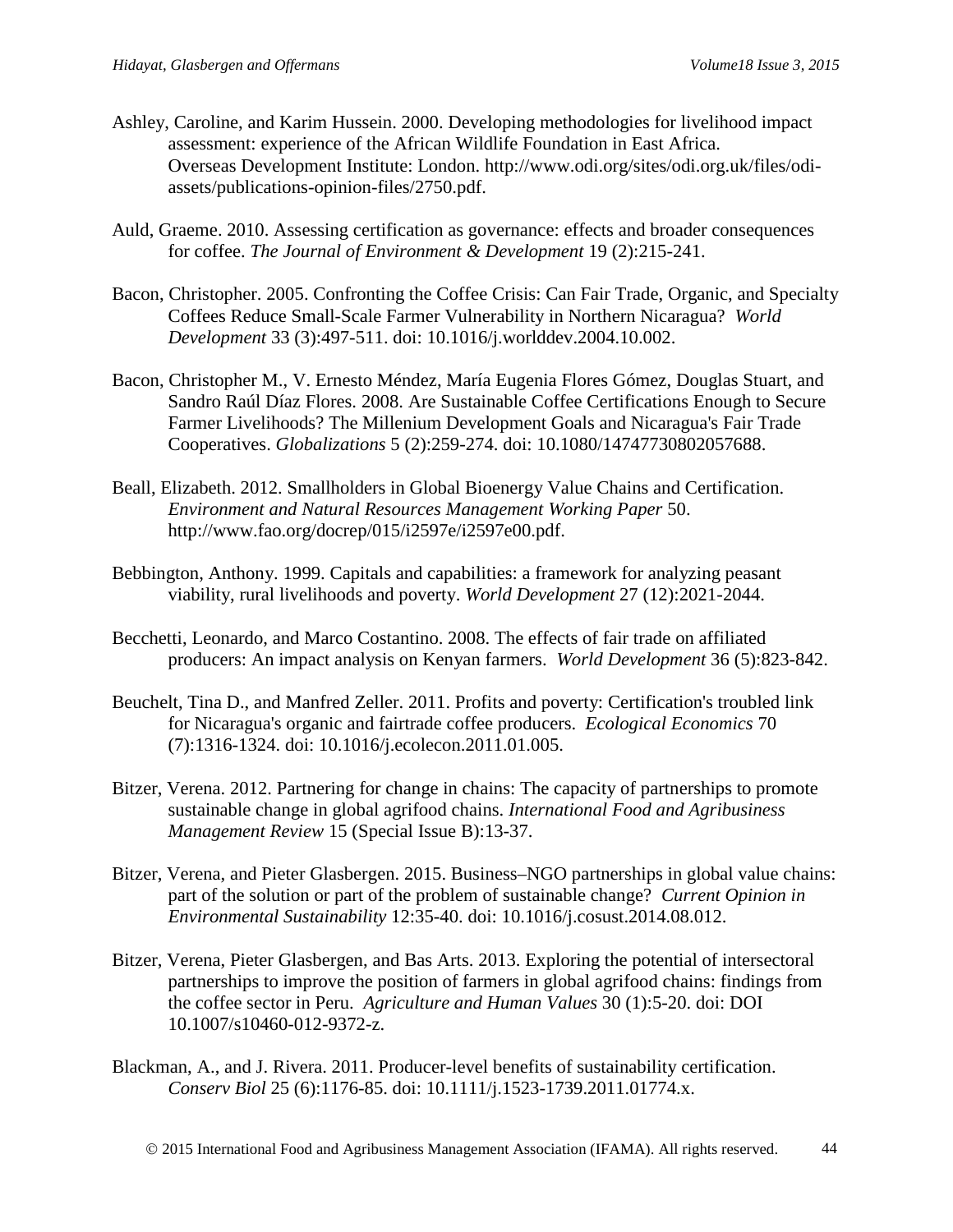- <span id="page-20-2"></span>Blackman, Allen, and Maria A. Naranjo. 2012. Does eco-certification have environmental benefits? Organic coffee in Costa Rica. *Ecological Economics* 83:58-66. doi: 10.1016/j.ecolecon.2012.08.001.
- <span id="page-20-0"></span>Blackman, Allen, and Jorge Rivera. 2010. The evidence base for environmental and socioeconomic impacts of "sustainable" certification. *Resources for the Future: RF-DP-10-17*.
- <span id="page-20-1"></span>Brandi, Clara, Tobias Cabani, Christoph Hosang, Sonja Schirmbeck, Lotte Westermann, and Hannah Wiese. 2013. Sustainability certification in the Indonesian palm oil sector, Benefits and challenges for smallholders. German Development Institute (DIE):Bonn http://www.die-gdi.de/
- <span id="page-20-9"></span><span id="page-20-6"></span>Carney, Diana. 1998. Sustainable rural livelihoods: what contribution can we make? The Department for International Development's Natural Resources Advisers' Conference. London, England, July 1998.
- Carney, Diana. 2003. Sustainable livelihoods approaches: progress and possibilities for change. In, ed Omar Sattaur. London: Department for International Development London.
- <span id="page-20-8"></span>Carney, Diana, Michael Drinkwater, Tamara Rusinow, Koos Neefjes, Samir Wanmali, and Naresh Singh. 1999. Livelihoods approaches compared. London: Department for International Development (DFID): London.
- <span id="page-20-5"></span>Chambers, Robert, and Gordon Conway. 1992. Sustainable rural livelihoods: practical concepts for the 21st century. Institute of Development Studies (UK): Brighton. Discussion Paper 296. http://opendocs.ids.ac.uk/opendocs/bitstream/handle/123456789/775/Dp296.pdf? sequence.
- <span id="page-20-3"></span>Colchester, Marcus, and Norman Jiwan. 2006. Ghost on Our Own Land Indonesian Oil Palm Smallholders and the Roundtable on Sustainable Palm Oil.Forest Peoples Programme: England http://www.forestpeoples.org/sites/fpp/files/publication/2011/02/ ghostsonourownlandtxt06eng.pdf

<span id="page-20-10"></span><span id="page-20-7"></span>De Haan, Leo J. 2012. The livelihood approach: a critical exploration. *Erdkunde* 66 (4):345-357.

- Department for International Development (DfID). 1999. A livelihood comprises the capabilities, assets and activities required for a means of living. In *Sustainable livelihoods guidance sheets*. London: DFID Department for International Development. http://mhpss.net/?get=216/1382088062-DFID\_Sustainable\_livelihoods\_guidance sheet.pdf .
- <span id="page-20-11"></span><span id="page-20-4"></span>Directorate General of Estate. 2011. *Tree crop estate statistics of Indonesia, 2010-2012 oil palm*. Jakarta: Directorate General of Estate.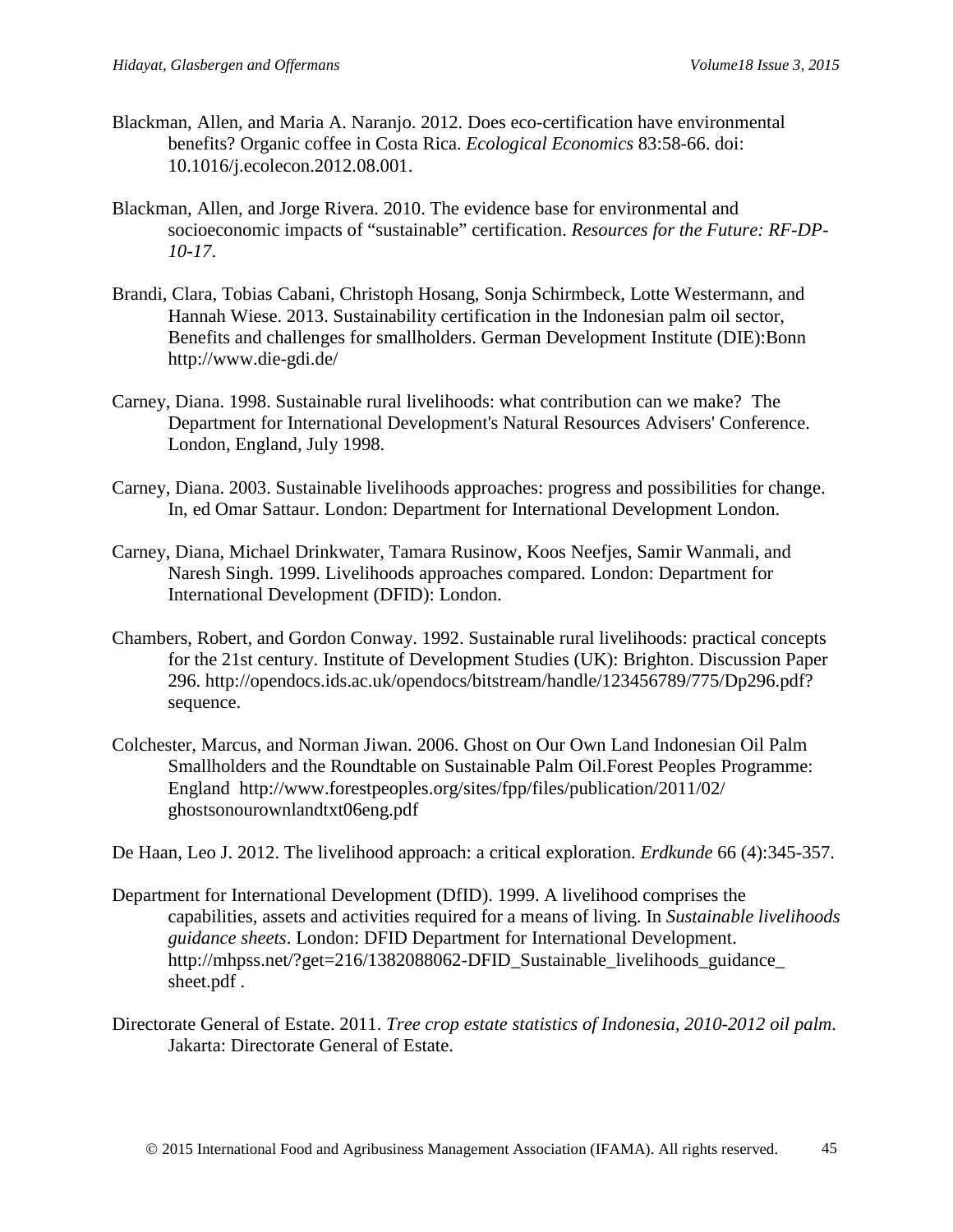- Ekayani, Meti, Dodik Ridho Nurrochmat, and Dudung Darusman. 2015. The role of scientists in forest fire media discourse and its potential influence for policy-agenda setting in Indonesia. *Forest Policy and Economics*. doi: 10.1016/j.forpol.2015.01.001.
- <span id="page-21-1"></span>Elder, Sara D., Hisham Zerriffi, and Philippe Le Billon. 2012. Effects of Fair Trade Certification on Social Capital: The Case of Rwandan Coffee Producers. *World Development* 40 (11):2355-2367. doi: 10.1016/j.worlddev.2012.06.010.
- <span id="page-21-6"></span>Ellis, Frank. 2000. *Rural Livelihoods and Diversity in Developing Countries*. Oxford: Oxford University Press.
- <span id="page-21-10"></span>Gauthier, R. 2000. Agro-ecological strategies in North Lampung, Indonesia: social contraints to biological management in soil fertility. *Netherlands Journal of Agricultural Science* 48:91-104.
- <span id="page-21-9"></span>Gerasimchuk, Ivetta, and Peng Yam Koh. 2013. The EU Biofuel Policy and Palm Oil: Cutting subsidies or cutting rainforest? Manitoba: The International Institute for Sustainable Development.
- <span id="page-21-2"></span>Giovannucci, Daniele, Jason Potts, B Killian, C Wunderlich, G Soto, S Schuller, F Pinard, K Schroeder, and Isabelle Vagneron. 2008. "Seeking sustainability: COSA preliminary analysis of sustainability initiatives in the coffee sector." *Committee on Sustainability Assessment*.
- <span id="page-21-0"></span>Glasbergen, Pieter. 2013. Legitimation of Certifying Partnerships in the Global Market Place. *Environmental Policy and Governance* 23 (6):354-367. doi: 10.1002/eet.1625.
- <span id="page-21-7"></span>Gustomo, Aryo. 2013. RSPO public summary report of Independent smallholder initial certification assessment Assosiasi Swadaya Amanah Ukui-Pelalawan District, Riau Province, Indonesia. BSi Group.
- <span id="page-21-5"></span><span id="page-21-3"></span>Hanu, Mansuetus Alsy, and Marlina Sadjli. 2013. Market Transformation by Oil Palm Smallholders. Oil Palm Smallholders Union: Bogor. http://www.files.com/set/52e9e35c5fa0c.
- Hospes, Otto. 2014. Marking the success or end of global multi-stakeholder governance? The rise of national sustainability standards in Indonesia and Brazil for palm oil and soy. *Agriculture and Human Values* 31 (3):425-437. doi: 10.1007/s10460-014-9511-9.
- KPMG Sustainability. 2013. Improving smallholder livelihoods: Effectiveness of certification in coffee, cocoa and cotton. http://www.sustaineo.org/.
- <span id="page-21-8"></span><span id="page-21-4"></span>Lemeilleur, Sylvaine. 2013. Smallholder Compliance with Private Standard Certification: The Case of GlobalGAP Adoption by Mango Producers in Peru. *International Food and Agribusiness Management Review* 16 (4):159-180.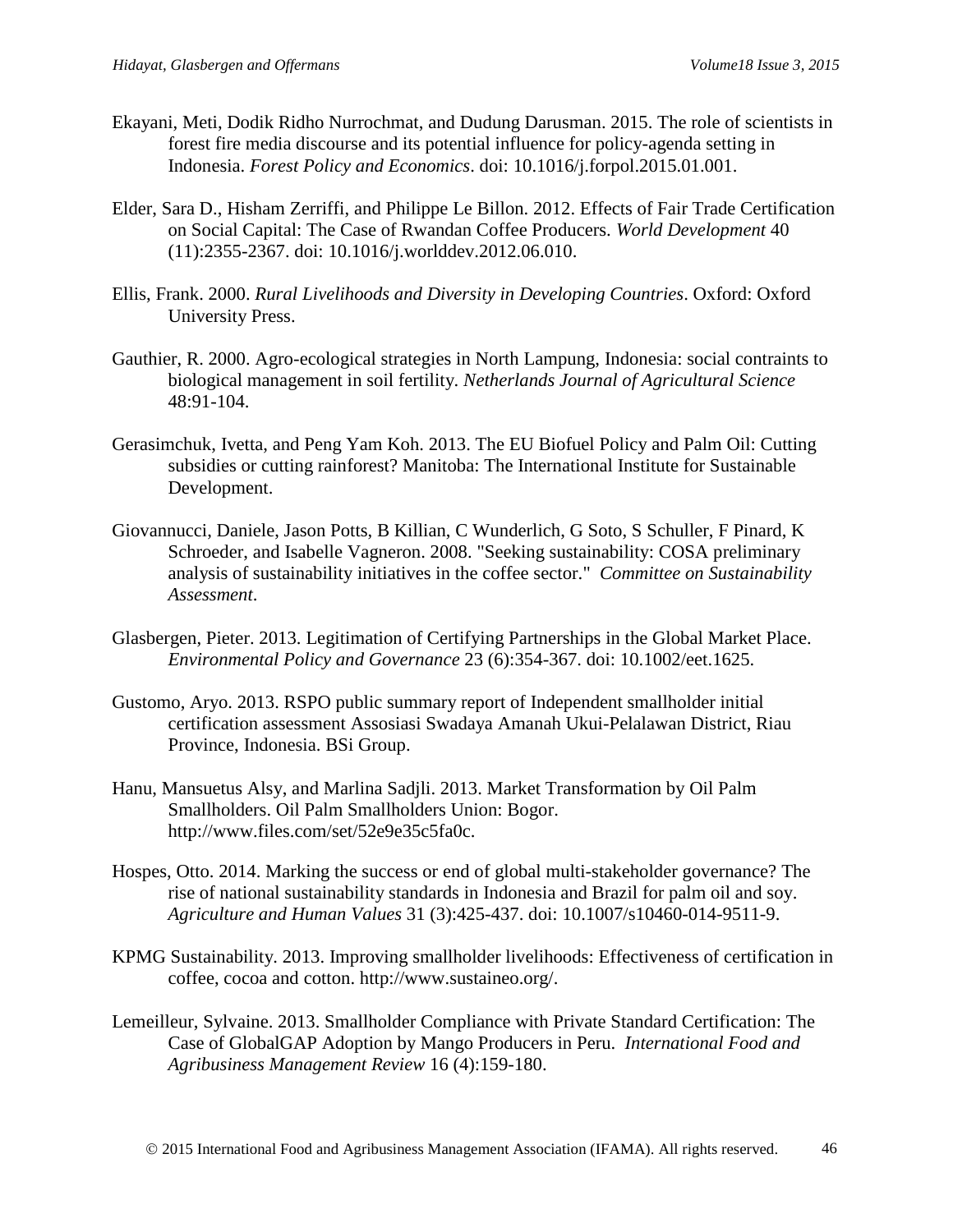- Marti, Serge. 2008. Losing ground: the human rights impacts of oil palm plantation expansion in Indonesia. Friend of Earth, LifeMosaic and SawitWatch. http://www.foei.org/.
- <span id="page-22-1"></span>Melo, Cristian J., and Steven A. Wolf. 2007. Ecocertification of Ecuadorian Bananas: Prospects for Progressive North–South Linkages. *Studies in Comparative International Development* 42 (3-4):256-278. doi: 10.1007/s12116-007-9009-1.
- <span id="page-22-0"></span>Méndez, V. Ernesto, Angel Mendoza, Christopher M. Bacon, Meryl Olson, Seth Petchers, Doribel Herrador, Cecilia Carranza, Laura Trujillo, Carlos Guadarrama-Zugasti, and Antonio Cordón. 2010. Effects of Fair Trade and organic certifications on small-scale coffee farmer households in Central America and Mexico. *Renewable Agriculture and Food Systems* 25 (3):236-251. doi: 10.1017/S1742170510000268.
- <span id="page-22-6"></span><span id="page-22-4"></span>Opijnen, Marjon van, Arjen Brinkmann, and Petra Meekers. 2013. Lessons Learned on RSPO Smallholder Certification in Indonesia. CREM. http://www.crem.nl/.
- Papenfus, Michael M. 2000. Investing in Oil Palm an Analysis of Independent Smallholder Oil Palm Adoption in Sumatera, Indonesia. Southeast Asia Policy Research Working Paper, No. 15. http://www.worldagroforestry.org/.
- <span id="page-22-5"></span>Pesqueira, Luli, and Pieter Glasbergen. 2013. Playing the politics of scale: Oxfam's intervention in the Roundtable on Sustainable Palm Oil. *Geoforum* 45:296-304. doi: 10.1016/j.geoforum.2012.11.017.
- <span id="page-22-3"></span>Pirotte, Gautier, Geoffrey Pleyers, and Marc Poncelet. 2006. Fair-trade coffee in Nicaragua and Tanzania: a comparison. *Development in practice* 16 (5):441-451.
- Ross, Charlie. 2010. Public Summary Report RSPO Certification Assessment PT Hindoli Scheme Smallholders South Sumatera Indonesia. BSi Group. http://www.rspo.org/ .
- <span id="page-22-7"></span>RSPO. 2009. Rountable Sustainable Palm Oil (RSPO) Principles and Criteria for Sustainable Palm Oil Production Guidance on Scheme Smallholders. http://www.rspo.org/.
- <span id="page-22-8"></span>RSPO. 2010. Rountable Sustainable Palm Oil (RSPO) Principles and Criteria for Sustainable Palm Oil Production. Guidance on Independent Smallholders. http://www.rspo.org/.
- <span id="page-22-10"></span>RSPO. 2013a. Key statistics for certification. http://www.rspo.org/ http://issuu.com/rspo2013/docs/cspo\_uptake\_\_\_production\_-\_charts-feb\_final\_#.
- <span id="page-22-9"></span>RSPO. 2013b. RSPO Standard for Group Certification Final – approved July 2010 (Amendment April 2013). http://www.rspo.org/
- <span id="page-22-11"></span><span id="page-22-2"></span>RSPO. 2014. Certified grower May 2014. edited by RSPO. http://www.rspo.org/